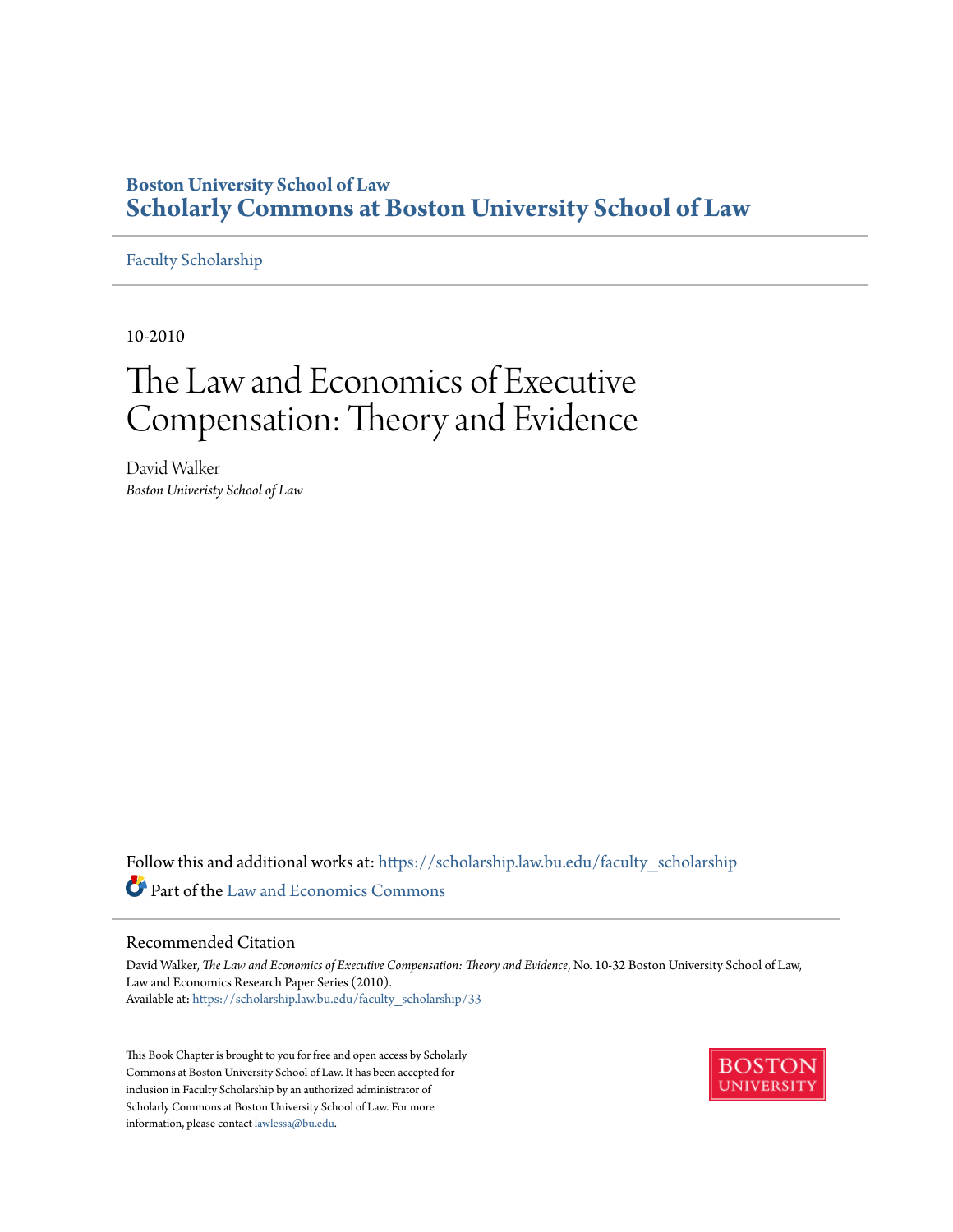

# **THE LAW AND ECONOMICS OF EXECUTIVE COMPENSATION: THEORY AND EVIDENCE**

Boston University School of Law Working Paper No. 10-32 (October 6, 2010)

David I. Walker

This paper can be downloaded without charge at:

http://www.bu.edu/law/faculty/scholarship/workingpapers/2010.html

Electronic copy available at: http://ssrn.com/abstract=1688560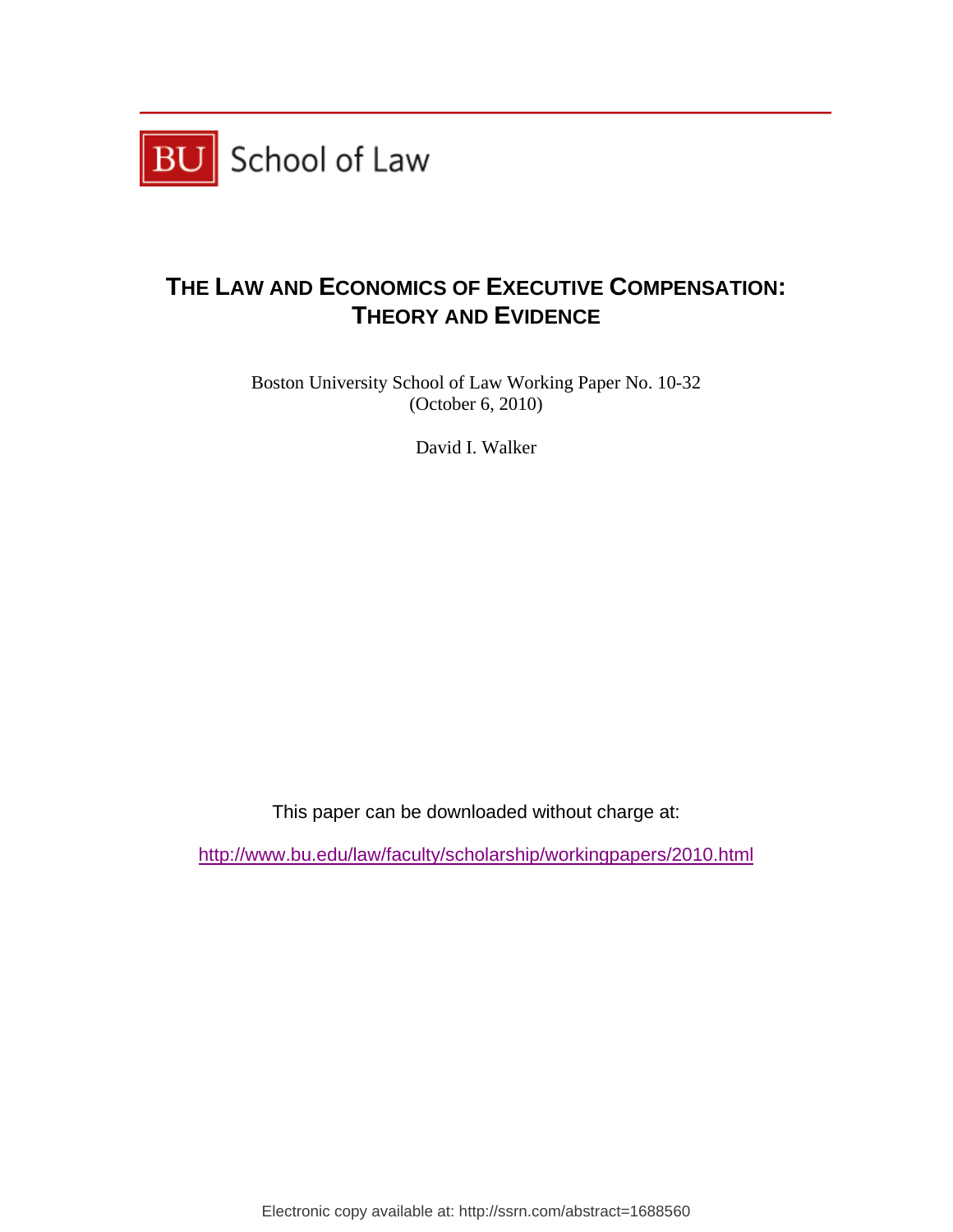#### **The Law and Economics of Executive Compensation: Theory and Evidence**

David I. Walker Boston University School of Law

*Forthcoming, Research Handbook on the Economics of Corporate Law (Claire Hill & Brett McDonnell, eds.)* 

# **I. Introduction**

 It is difficult to imagine a corporate law topic that has generated as much consternation, or as much academic research, over the last 20 years as public company executive compensation. In a seminal article on executive pay written in the late 1990s, Kevin Murphy noted that the academic research on the topic "had exploded" (Murphy 1999), but surely the journal pages devoted to the topic in the 1990s is dwarfed by that produced since. The enterprise was and is highly interdisciplinary, with important contributions emanating from law, economics, corporate finance, and accounting, among other fields. This continuing academic interest is not surprising given the level and salience of executive pay and ongoing debate concerning the extent to which pay practices are consonant with corporate or shareholder interests.

 This chapter is intended to provide an overview of the theory and evidence regarding public company executive compensation. It is not comprehensive in either the choice of topics or the coverage of those topics, but is meant to provide the reader with an entryway into the literature on a select group of topics. Priority has been afforded to the most central issues in executive pay, to issues that implicate law more or less directly, and to issues that have been the primary focus of research in the last decade.

 The chapter is organized as follows. Part II briefly outlines three broad theoretical perspectives on the pay-setting process and the objectives of compensation: the optimal contracting theory, the managerial power theory, and the team production theory. This chapter does not attempt to declare a winner among these theories. Indeed, they are to a large extent complementary. They are useful frameworks to bear in mind, however, as one considers the more detailed theory and evidence that follows.

 Part III focuses on the law, theory, and evidence regarding two aspects of executive pay that have generated much of the economic research – the growth in U.S. executive pay and compensation design. Equity compensation is particularly complex, and one goal of this Part is to explain the mechanics and risk and incentive properties of these arrangements.

 Part IV considers several areas of regulatory intervention into pay processes – board and compensation committee independence, mandatory disclosure, compensation consultants, and shareholder advisory voting on executive pay. The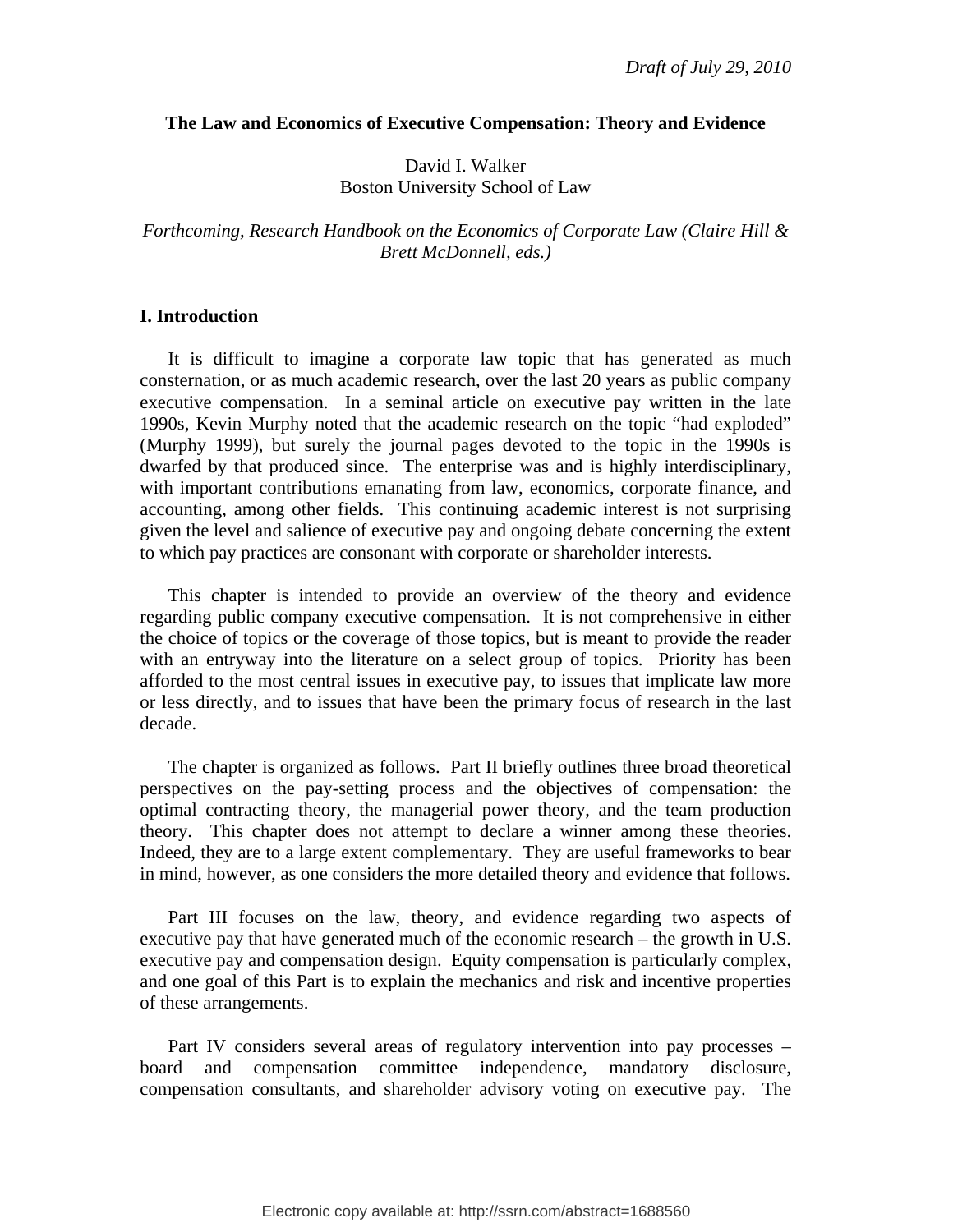focus here is to understand what the theory and evidence tell us about the efficacy and unintended consequences of such intervention.<sup>[1](#page-3-0)</sup>

 Part V concludes with some brief thoughts regarding the direction of executive pay regulation and research.

 Many interesting topics are omitted from this survey, including some relatively narrow topics, such as "clawbacks" of incentive compensation from executives in the wake of financial restatement. International comparisons are largely neglected, as is consideration of compensation of executives in the financial industry.<sup>[2](#page-3-1)</sup> The focus instead is on the law and economics of executive pay as it applies to U.S. public companies generally.

 As noted, one consideration in prioritizing the material for this survey is the extent to which the topic implicates  $law^3$  $law^3$ . Therefore, before turning to the theory of executive pay in Part II, a general word regarding the "law" of executive pay is in order.

 The law of executive compensation arises from a variety of sources. State corporate law has surprisingly little impact on public company pay arrangements. The Delaware corporate law statute is all but silent on the issue.<sup>[4](#page-3-3)</sup> Executive pay decisions necessarily implicate officer and director duties of loyalty under corporate law, but while fiduciary duties may constrain pay processes, they do not seriously constrain the amount or form of executive pay (Martin and Thomas 2001, Barris 1992). Similarly, stock exchange listing requirements impose procedural constraints on pay, requiring, for example, shareholder approval of stock option plans. [5](#page-3-4)

 Historically, governmental regulation of executive compensation consisted largely of SEC disclosure requirements, federal tax rules, and accounting requirements. The influence of these rules on executive pay is discussed in Part III. In the wake of the debacles at Enron, WorldCom, and other firms and the financial crisis of 2007, federal regulatory intervention has increased, but these interventions have been narrowly focused. The Sarbanes-Oxley Act banned loans to executives. Companies participating in financial bailout programs have faced limitations on executive pay overseen by "pay czar" Kenneth Feinberg. Coming soon is mandatory advisory shareholder voting on senior executive pay at all public companies.<sup>[6](#page-3-5)</sup> Although

<span id="page-3-0"></span> $\frac{1}{1}$  $<sup>1</sup>$  In aggregate, Parts II - IV consider the role that compensation plays in corporate governance</sup> as well as the role that law and governance play in setting compensation. 2

<span id="page-3-1"></span> $2^2$  Recent contributions to this emerging literature include Bebchuk and Spamann (2010), Fahlenbrach and Stulz (2010), and Tung and Wang (2010).

<span id="page-3-2"></span> $3$  Several good surveys are available that focus solely on the economics of executive pay including Murphy (1999), Core et al (2003), and Frydman and Jenter (2010). 4

<span id="page-3-3"></span> $4\overline{DGCL}$  § 141(h) simply states as a default rule that "the board of directors shall have the authority to fix the compensation of directors."<br><sup>5</sup> New York Stock Exchange Listed Company Manual § 303A.08; NASDAQ Manual §

<span id="page-3-5"></span><span id="page-3-4"></span><sup>4350(</sup>i).<br> $\frac{6}{5}$ Shareholder "say on pay" is discussed in Part IV.D below.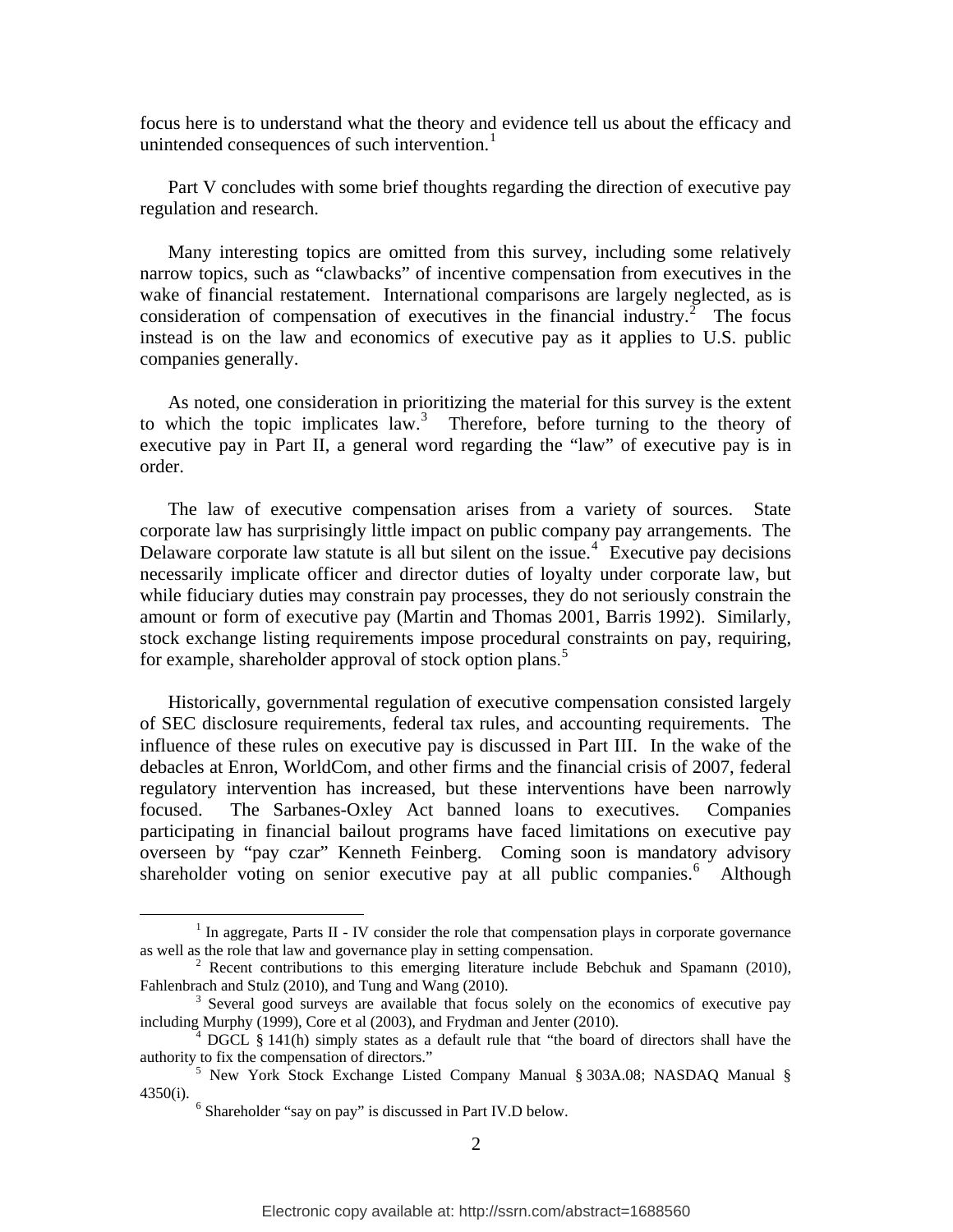prompted by specific crises, the increased appetite for federal intervention has been influenced by the theoretical and empirical research on executive pay to which this chapter now turns.

# **II. Theoretical Perspectives on the Compensation-Setting Process**

 Managerial agency costs lie at the heart of executive compensation theory. Arising from separation of ownership and control (Jensen & Meckling 1976), these costs reflect the divergence between share value maximizing actions of managers and managers' actual actions, plus the monitoring and bonding expenditures (including contracting costs) undertaken to reduce that divergence. Some degree of agency cost is unavoidable in the modern, widely-held corporation.

**Optimal Contracting Theory**. The classic economic theory of executive compensation posits that pay arrangements are selected to minimize managerial agency costs and maximize shareholder value (Core et al 2003). Such valueincreasing pay arrangements might result from vigorous bargaining by outside directors attempting to maximize share value or might arise indirectly in response to pressures produced by competitive markets for capital, products, labor or corporate control. Most of the theoretical and empirical literature on executive pay proceeds from the assumption that these arrangements are selected to minimize agency costs and maximize shareholder value.

**Managerial Power Theory**. Many observed features of executive compensation appear to be inconsistent with a share value optimizing model (Bebchuk et al 2002). An alternative view is based on the idea that executive pay practices do not uniformly reflect vigorous bargaining, and that executives exert more influence over the terms of their pay than would be expected in an arm's length bargaining situation. Under this view, executive pay arrangements reflect agency costs as well as combat them.

 Under this managerial power view of the compensation setting process, the threat or reality of investor and financial press outrage play an important role in disciplining compensation. As a result, executives seek out low salience channels of pay and other means of camouflaging their compensation to minimize outrage. The managerial power view of executive pay and the optimal contracting view may co-exist, providing relatively more or less explanatory power at particular firms.

 **Team Production Theory**. A third view is that corporate law issues are better explained as a team production problem rather than a traditional principal-agent problem (Blair & Stout 1999). Under the team production view, the board of directors serves as a mediating hierarch between stakeholders (executives, employees, creditors) who make firm-specific investments in the company. This theory predicts that compensation arrangements would not be designed to maximize shareholder value, but to balance the interests of the stakeholders.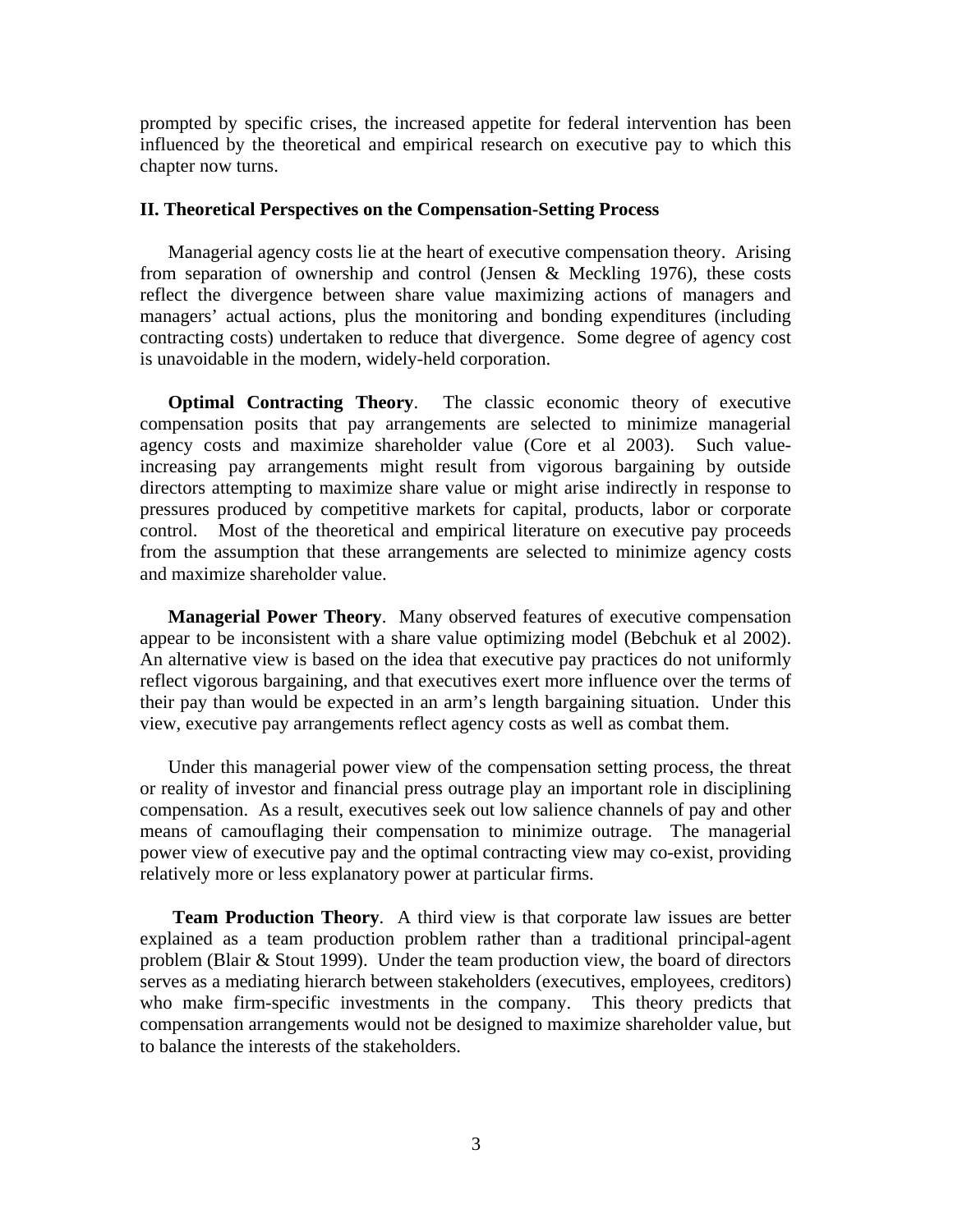#### **III. Executive Pay Growth and Design – Theory and Evidence**

 Historically, sensitivity of pay to firm performance and other aspects of compensation design were the principal focus of the economic literature on executive pay. Recently, attention has turned to explaining the rapid growth in pay. This section explores the theory, evidence, and law on these topics. The totality of the evidence does not support any single theoretical framework regarding executive compensation, although much work remains to be done.

# **A. Amount and Growth of Executive Pay**

 Over the last thirty years, the average compensation of the CEOs of large U.S. public companies has increased in real terms by 500% (Gabaix and Landier 2006) or more (Frydman and Saks  $2008$ ).<sup>[7](#page-5-0)</sup> The compensation of other senior executives also has risen rapidly, much more rapidly than the compensation of rank and file workers, but has not kept pace with CEO pay (Frydman and Jenter 2010).

 No positive law directly affects the level of executive compensation in the U.S. Disclosure requirements and mandatory shareholder advisory voting on executive pay, which are discussed below, may have an indirect impact on the amount of pay. IRC § 162(m), which limits the deductibility of certain senior executive pay to \$1 million per executive per year, might be thought to have a more direct effect on executive pay, but given an exception allowing unlimited amounts of deductible "performance-based" compensation, § 162(m) likely has more impact on the design than the amount of executive pay.

 Analysts have struggled to explain the rapid growth in U.S. CEO pay. Equity compensation, which did not become significant until the 1980s, accounts for almost all of the growth (Frydman and Jenter 2010). Holmstrom and Kaplan (2001, 2003) argue that the addition of this risky pay necessitated an overall increase in compensation of risk averse executives.<sup>[8](#page-5-1)</sup> Taking the managerial power view, Bebchuk and Grinstein (2005) suggest that the bull market of the 1990s weakened the outrage constraint, allowing boards to increase executive pay, and that the design of equity compensation reduced the salience of this pay, permitting transfers of value that would be inconceivable if paid in cash. In a similar vein, Murphy (2003) and Jensen, Murphy, and Wruck (2004) argue that the favorable accounting treatment of options in

<span id="page-5-0"></span> <sup>7</sup>  $^7$  According to a recent report, the median total direct compensation of CEOs of 200 large U.S. public companies was \$6.95 million in 2009 (Wall Street Journal/Hay Group 2010). Median salary was \$1 million; median annual bonus was \$1.5 million; median value of long-term incentives was over \$5 million. Although perquisites continue to attract press coverage, they are now fairly trivial economically, with a median value granted in 2009 of \$144,000. Not included in total direct compensation was a median increase in value of executive pensions of \$1.3 million. The components of executive pay are discussed in more detail in Part III.B.1.

<span id="page-5-1"></span> $8$ <sup>This</sup> view is in line with Jensen and Murphy (1990a) who had argued that improving executive incentives would necessitate paying executives more.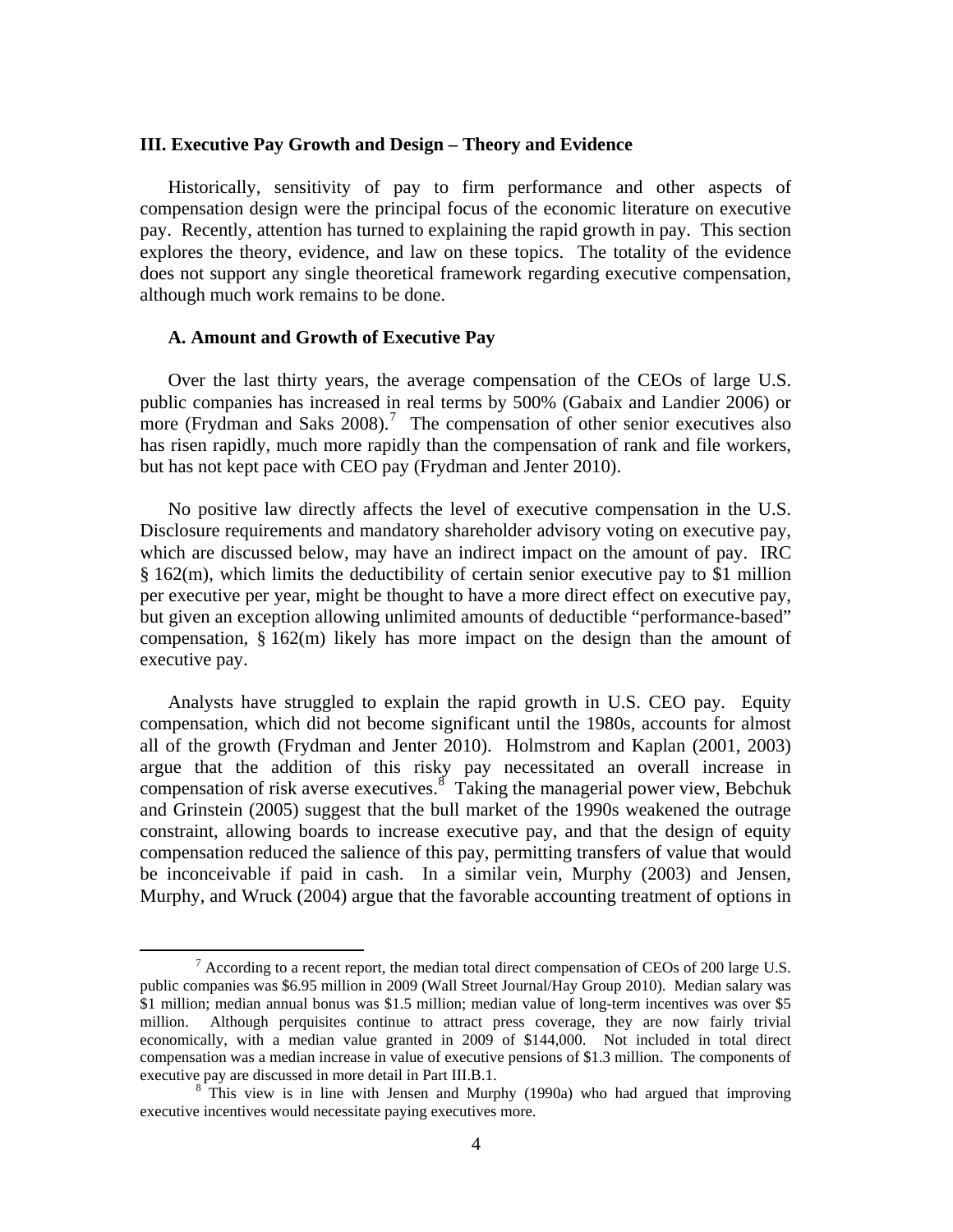the 1990s led boards to systematically undervalue and over-issue this form of compensation.

 Frydman (2007) and Murphy and Zabojnik (2004, 2007) explain the growth in CEO pay as following from a shift in the requisite skill set. Formerly, firm-specific skills dominated, limiting outside opportunities, but increasingly general management skills dominate, which leads to greater competition for talent and to managers capturing greater rents. Recently, Gabaix and Landier (2006) have proposed a model involving competitive matching of CEO talent and firms. The model predicts that average compensation should move with firm size, and the model explains the increase in pay over time, as well as cross-industry and cross-country pay observations.<sup>[9](#page-6-0)</sup> The authors find very little dispersion in CEO talent at the largest firms, but given the tremendous amount of assets under management and a multiplier effect, the model can explain large pay differentials. The idea that small differences in talent are consistent with large differences in pay was also explored by Himmelberg and Hubbard (2000).

# **B. Compensation Design[10](#page-6-1)**

 Broadly speaking, executive pay provides both compensation and incentives. In order to attract and retain effective managers, companies must provide a competitive package in terms of both amount of pay and type of pay. Given the difficulty of directly monitoring the executives, however, the incentives created by executive pay are extremely important in mitigating agency costs. Of course, pay is not the sole source of incentives within the executive suite. The risk of firing and loss of reputation also influence managerial performance, and some executives, often company founders, hold so much company equity that annual pay incentives can be dispensed with, but for most executives pay design plays an important role in creating incentives.

 These goals create a tradeoff. On the one hand, directors want to provide highpowered incentives to encourage executives to work hard and to take on risky projects.<sup>[11](#page-6-2)</sup> On the other hand, pay packages have to be mutually acceptable, and nondiversified executives apply large discounts to risky, high powered incentive arrangements, creating a gap between their cost to shareholders and their value to the executives (Hall and Murphy 2002, Core et al 2003).

<span id="page-6-0"></span> $\frac{1}{9}$  Bebchuk and Grinstein (2005) analyzed increases in executive pay over a shorter period (1993-2003) and found that the growth in pay could not be explained by changes in firm size, performance, and industry mix.<br><sup>10</sup> This section draws heavily from Walker (2010).<br><sup>11</sup> All else being equal, executives and other employees whose financial and human capital

<span id="page-6-2"></span><span id="page-6-1"></span>generally is over-invested in their companies tend to disfavor risky projects relative to diversified shareholders (Hall 2003).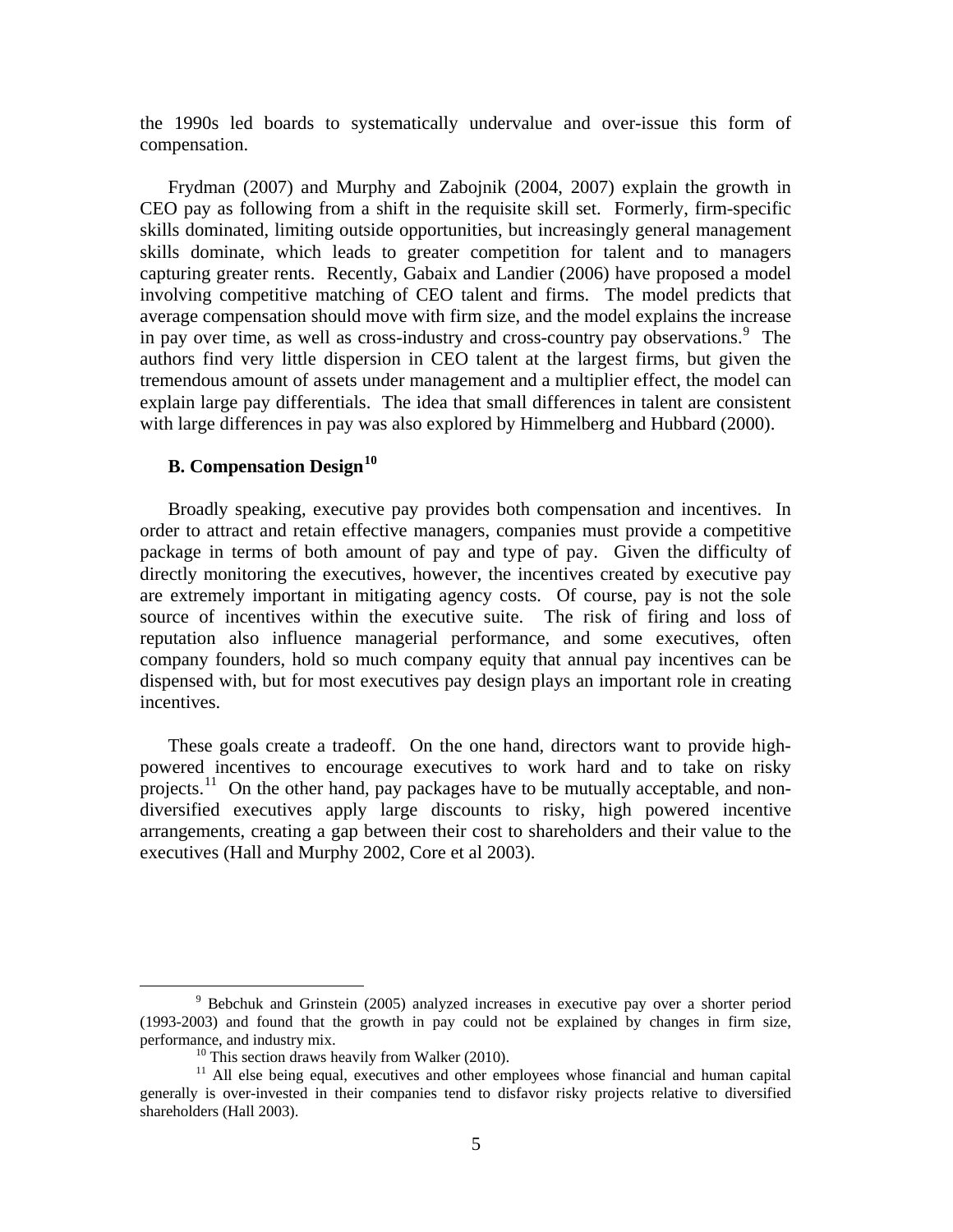A voluminous theoretical and empirical literature explores these design issues, most of it adopting an optimal contracting perspective.<sup>[12](#page-7-0)</sup> This section will briefly and selectively explore this literature and highlight current issues and puzzles.

# **1. Compensation Elements**

 Public company executive pay is comprised of the following elements: annual salary, short-term bonus opportunities, long-term incentives including equity compensation, pension contributions and earnings, and perquisites. The design of each element is remarkably uniform. As discussed below, tax and accounting rules contribute to this uniformity. Nonetheless, even given uniform building blocks, firms can create compensation packages that vary widely in their incentive and risk properties.

 Although each element of executive pay plays a role within the optimal contracting theory, equity compensation (stock and options) has been the particular focus of much of the theoretical and empirical research in this area. There are two reasons for this. First, equity compensation accounts for well over half of the aggregate ex ante value of executive pay at large public companies. Second, equity compensation is viewed as particularly important in aligning managerial and shareholder incentives.

 Both restricted stock and options tie pay to stock price performance. Restricted stock does so in a linear fashion. Paradigmatically, restricted stock is granted to an executive at no explicit cost, but the stock cannot be sold or otherwise transferred until it "vests" in a certain number of years. If the executive's employment terminates prior to vesting, the stock typically must be returned. Assuming that the stock will ultimately vest, in the interim, the value of this restricted stock moves dollar for dollar with the firm's share price. $13$ 

 Options provide the holder with a right, but no obligation, to purchase shares of stock at a pre-determined exercise price.<sup>[14](#page-7-2)</sup> Thus, the defining feature of an option is that the payoff is based on the positive difference, if any, between the share price at exercise or settlement and the exercise price of the instrument. If the share price on a potential exercise date fails to exceed the exercise price, the option provides zero payout. Compensatory stock options typically are granted with an exercise price equal

<span id="page-7-0"></span><sup>&</sup>lt;sup>12</sup> For more exhaustive discussion of executive pay design issues and the economic literature on this topic, the reader should see Murphy (1999), Core et al (2003), Frydman and Jenter (2010).

<span id="page-7-1"></span> $\frac{13}{3}$  Some firms predicate vesting of restricted stock on satisfaction of performance criteria as well as the passage of time, and some firms utilize "performance share" plans that are the non-equity, economic equivalent of performance vested restricted stock. However, each of these instruments links pay to stock price performance in a linear fashion.<br><sup>14</sup> The exercise price of employee stock options is almost always a fixed price specified at

<span id="page-7-2"></span>grant, and almost always equal to the fair market value of the stock at grant. A few firms have experimented with indexing exercise prices to a basket of competing stocks or to a broad measure of the stock market, such as the S&P 500, with the idea of focusing the option payout on firm-specific performance rather than market movements generally (Rappaport 1999).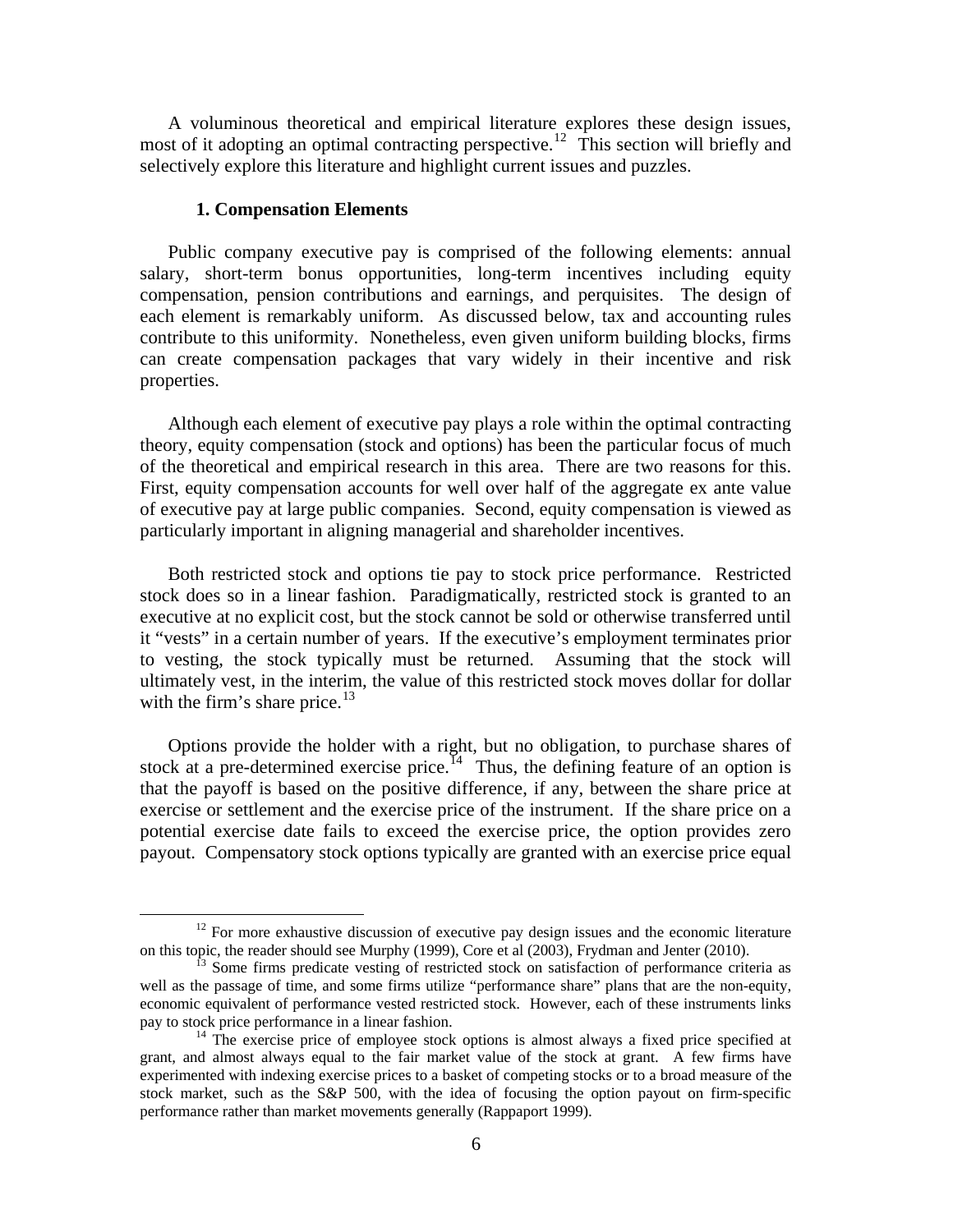to the market price of the underlying stock on the date of the grant, and like restricted stock, options typically vest and become exercisable several years following grant.

 The value of an option increases and decreases with the value of the underlying shares, but the relationship is not linear, it is convex.<sup>[15](#page-8-0)</sup> An option that is far out of the money, i.e., with exercise price far in excess of the value of the underlying shares, has a very low value and a value that is relatively insensitive to small changes in the price of the underlying shares. The value of an option that is far in the money, i.e., with exercise price far below the value of the underlying shares, approaches the current share price less the exercise price, and that value moves dollar for dollar with small changes in the price of the underlying shares.

 The sensitivity of an option's value to small changes in the underlying share price is known as the option's delta, and delta is simply the slope of the curve that plots the value of the option against the value of the underlying stock.<sup>[16](#page-8-1)</sup> Compared with a share of restricted stock, an at-the-money option on a single share of stock is both less expensive to grant and less sensitive to share price movement. However, *per dollar of compensation expense*, options produce more high powered incentives than restricted stock. For example, an at-the-money option on a single share of stock might have a value that is 40% of the value of a share of restricted stock, but a delta that is 75% of the delta of a share of restricted stock, yielding almost twice the sensitivity to share price per dollar of compensation expense.<sup>[17](#page-8-2)</sup>

 At the time of the grant, the sensitivity of option value to stock price depends on the exercise price of the option. Although restricted stock and options are often discussed as separate categories, economically, they are different in degree, not in kind. Economists view restricted stock as a zero exercise price option, an option with zero convexity.

 In addition to increasing the sensitivity of pay to share price performance, adding options to compensation packages increases the sensitivity of pay to the *volatility* of share prices. Economists use the term "vega" to denote the sensitivity of option value to share price volatility. The value of shares is not directly affected by increases or decreases in volatility, and thus stock has vega of zero. However, the value of an option increases with increasing volatility, and thus options have positive vega. The sensitivity of pay to stock price volatility is important in assessing the effect of compensation design on the willingness of executives to take on risky projects.

# **2. Impact of Tax and Accounting Rules on Compensation Design**

<sup>&</sup>lt;sup>15</sup> When graphed, a convex relationship presents a "u" shaped curve. The relationship between

<span id="page-8-1"></span><span id="page-8-0"></span>option value and the price of the underlying shares tracks the right half of the "u".<br><sup>16</sup> For example, an option delta of .75 means that when the price of the underlying shares changes by a small amount, the value of the

<span id="page-8-2"></span> $1^7$  Per dollar of compensation expense, the option would have a delta that was 1.9 times (.75/.4) the delta of the stock.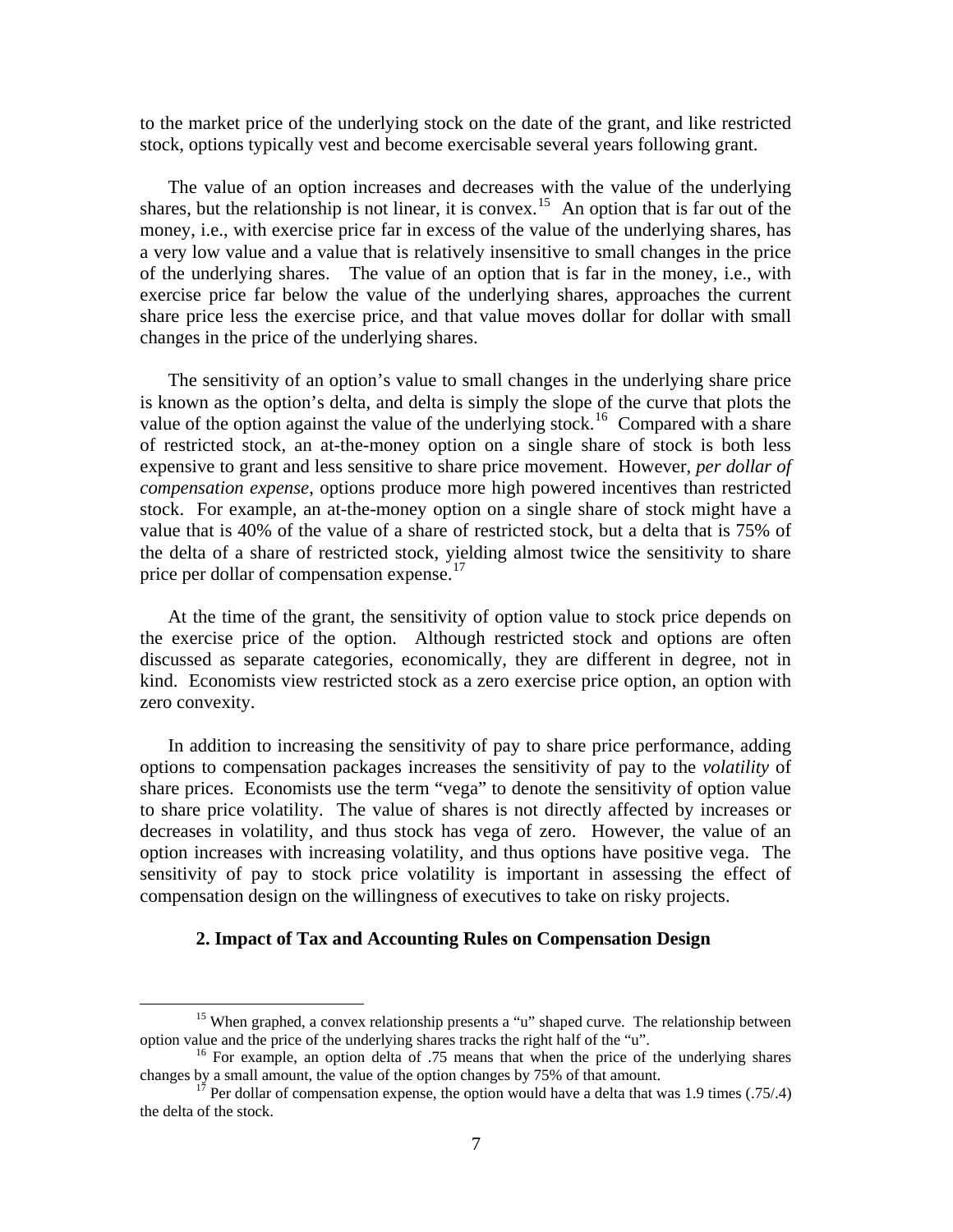As noted, there is little direct regulation of executive pay design. Some potential compensation devices, such as insider trading and executive loans, are precluded under federal law. Mandatory disclosure and shareholder "say on pay" may influence design, and are given separate treatment below. This subsection will consider the substantial influence of tax and accounting rules on the design of executive pay packages.

# **a. Accounting Rules**

 Through 2005, U.S. financial accounting rules favored conventional nondiscounted options over other forms of equity pay. Under the accounting standard in force at the time, companies were required to recognize as compensation expense the grant date intrinsic value of stock or options issued to employees.<sup>[18](#page-9-0)</sup> (The intrinsic value of an option, also known as the option spread, is the positive difference, if any, between the value of the underlying stock and the option exercise price.) The expense was accrued ratably over the vesting period of the instrument, and at that point the accounting books were closed. There was no requirement to update the expense for an option grant as its intrinsic value fluctuated over time. As a result, no expense was recorded at any point for options with a fixed exercise price issued at or out of the money, because, by definition, these options had zero intrinsic value on the date of grant. By contrast, restricted stock grants resulted in an accounting expense equal to the full fair market value of the underlying stock at grant (less any amount paid for the stock), despite the restrictions on transfer. Discounted or in-the-money options resulted in an accounting expense equal to the "spread" at grant. The accounting treatment of options carrying an indexed exercise price was even more complicated. These options generally resulted in a charge against earnings, and the charge had to be updated on a regular basis until the exercise price ultimately was fixed.

 In 2004, the Financial Accounting Standards Board (FASB) issued a new standard requiring firms to determine the grant date fair value of all equity compensation and to recognize the expense over the vesting period of the stock or option.<sup>[19](#page-9-1)</sup> For option compensation, this rule requires firms to calculate a grant date value using an option pricing model. The new standard largely eliminates the previous accounting-induced distortions between stock and option compensation, between discounted and nondiscounted options, and between conventional fixed exercise price options and options with exercise prices linked to a market index. $^{20}$  $^{20}$  $^{20}$ 

 The accounting treatment of options has no affect on cash flows, but Murphy (2003) argues that the perception that options represented inexpensive compensation under the prior accounting regime contributed to the dramatic increase in their use in

<span id="page-9-0"></span><sup>&</sup>lt;sup>18</sup> The applicable rule was Accounting Principles Board, Opinion No. 25, Accounting for Stock Issued to Employees (1972).

<sup>&</sup>lt;sup>19</sup> FASB, Statement of Financial Accounting Standards No. 123 (revised 2004).

<span id="page-9-2"></span><span id="page-9-1"></span> $20$  Some potential for distortion remains. The fair value of an option is determined using the BSM or binomial model and is manipulable. Thus, options provide some accounting flexibility that stock compensation does not. Walker and Fleischer (2009) discuss the potential for option expense manipulation.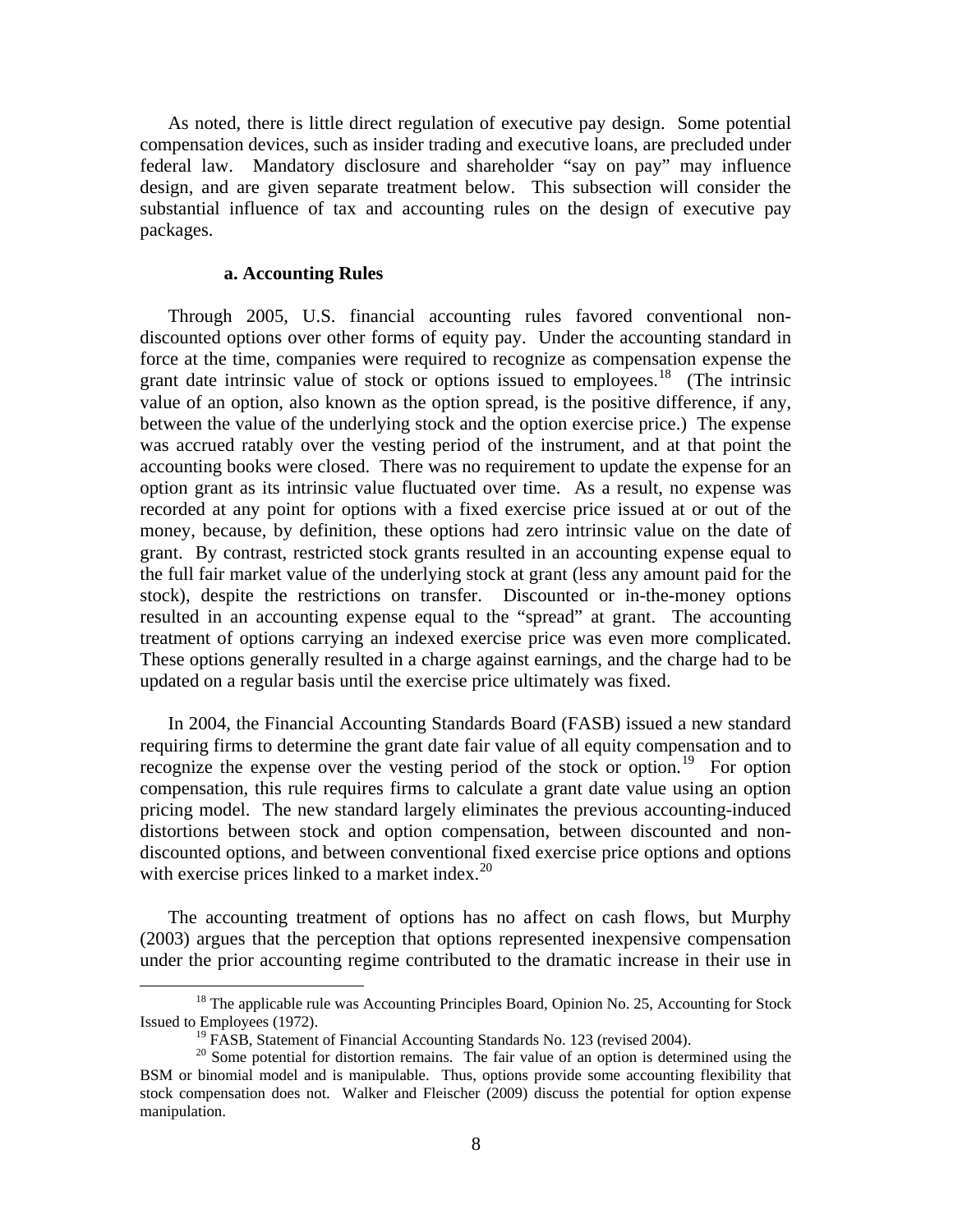the 1990s. Option use has declined in the wake of the FASB's rationalization of equity compensation accounting. Option grants accounted for 60% of the ex ante value of S&P 500 senior executive compensation in aggregate in 2000. By 2008, the aggregate contribution had declined to about 25%, largely through the substitution of restricted stock and economic equivalents for options (Walker 2010). Although a number of factors may have contributed to substitution of restricted stock for options, Brown and Lee (2007) and Carter, Lynch, and Tuna (2007) provide evidence that the shift in emphasis in equity compensation plans relates, at least in part, to FASB's mandate that firms expense stock option compensation.

#### **b. Tax Rules**

 Several tax rules have had significant influence on executive compensation design. IRC § 162(m), enacted in 1993, limits the deductibility of non-performance based compensation issued to certain senior executives to \$1 million per year. Although firms increasingly treat the \$1 million "cap" as simply one consideration, and not a limitation on non-performance based pay, the enactment of  $\S 162(m)$  likely contributed to the shift to option compensation in the 1990s (Hall and Liebman 2000, Polsky 2007).

 Current U.S. tax rules essentially limit the equity compensation menu to restricted stock (and economically similar instruments such as performance shares) and nondiscounted, fixed exercise price stock options (Walker 2009). IRC § 409A all but precludes firms from issuing explicitly discounted stock options, i.e., options with exercise prices less than the fair market value of the underlying stock at grant, or indexed options. Under regular U.S. tax rules, compensation arising from a nondiscounted option is not taxed until the option is exercised,  $^{21}$  $^{21}$  $^{21}$  but under IRC § 409A, enacted in 2004, compensation income arising from a discounted or indexed option would be taxed at vesting, rather than at exercise, and would be subjected to an additional 20% penalty tax.

 Compensating executives with restricted stock or non-qualified stock options creates a modest global (i.e., employer plus employee) tax advantage in comparison to a cash compensation alternative (Walker 2004, Knoll 2004). The advantage arises from the deferral of taxation until the stock vests or the options are exercised. However, the advantage of deferring gains is to some extent offset by the disadvantage of deferring losses in situations in which the equity falls in value. The extent of the ex ante tax advantage depends on, inter alia, the impact of capital loss limitations (Walker 2004, Yale 2009).

#### **3. Theoretical and Empirical Evidence on Compensation Design**

<span id="page-10-0"></span> $2<sup>1</sup>$  The discussion in this and the following paragraph assumes that options are non-qualified options, i.e., are not incentive stock options (ISOs) as defined in IRC  $\S$  422. The tax rules applying to ISOs differ, but ISOs account for an economically trivial portion of executive equity compensation (Hall and Liebman 2000).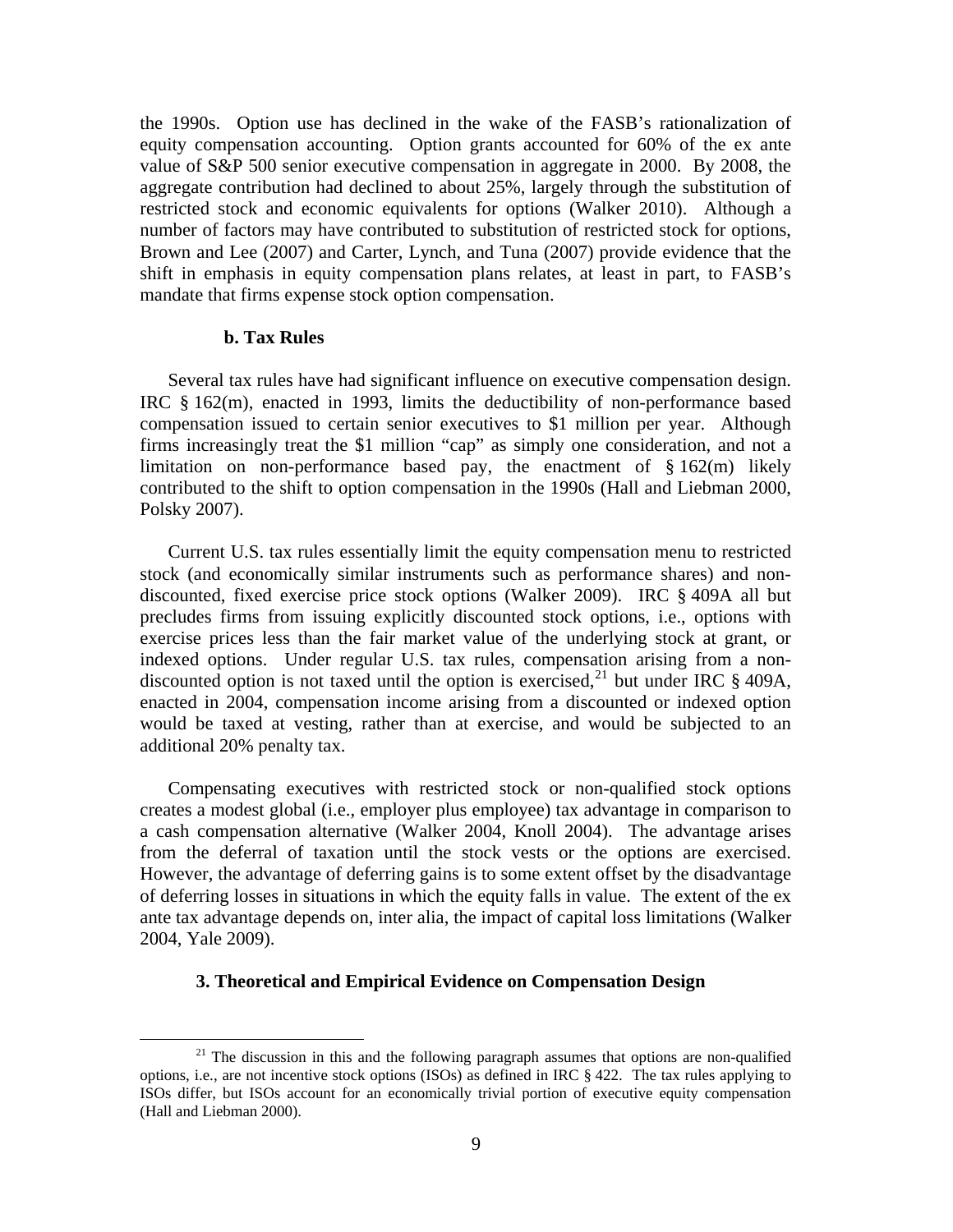# **a. Pay for Performance Sensitivity (Delta)**

 Much of the early empirical work on executive compensation design focused on the sensitivity of executive wealth to changes in shareholder value. The incentive effects of existing equity holdings often swamp those created by current year compensation (Core et al 2003). Thus, both must be considered in analyzing sensitivity of pay to performance. Jensen and Murphy (1990b) reported that between 1974 and 1986 the median CEO of 1300 companies included in a Forbes' survey experienced a change in wealth of \$3.25 for each \$1000 change in shareholder value. The bulk of this sensitivity reflected the delta of executive stockholdings. remainder reflected option delta as well as the authors' calculation of the increased risk of dismissal associated with a decrease in shareholder wealth. Although the results were statistically significant, Jensen and Murphy concluded that the link between pay and performance was insufficient to constrain executives from, for example, consuming excessive perquisites.

 Other commentators noted that even the relatively small delta found by Jensen and Murphy might be adequate to align managerial and shareholder incentives with respect to certain decisions such as the decision to resist a hostile takeover, since the absolute value of the executives' incentives would be more important than the fraction of the firm "owned" by the executives (Hall and Liebman 2000, Baker and Hall 2004).<sup>[22](#page-11-0)</sup> Moreover, Jensen and Murphy's data reflected the state of executive pay existing prior to the stock option boom of the 1990s. Even as firms continued to grow, pay for performance sensitivity increased in the 1990s and 2000s as executive stock and option holdings multiplied. Hall and Liebman (1998) reported that the Jensen and Murphy statistic doubled by 1994 and quadrupled on a size-adjusted basis.

 Brick, Palmon, and Wald (2010) find that average pay for performance sensitivity for CEOs included in Standard and Poor's ExecuComp database doubled between 1992-1994 and 2002-2004. In fact, Brick, Palmon, and Wald suggest that some executives may be bearing too much firm-specific risk. They find that greater pay for performance sensitivity is related to lower future stock returns, which could reflect, in part, flight from risk.

 Other agency cost explanations have been put forward to explain observed pay-forperformance sensitivities that are lower than expected at first blush. Reduced delta may mitigate executive incentives to maintain inefficiently high levels of investment (Benmelech et al 2010) or mitigate executive incentives to manipulate stock prices (Peng and Roell 2008, Goldman and Slezak 2006). Under the team production theory, pay-for-performance sensitivity that is less than optimal from the perspective of maximizing shareholder value could be an appropriate accommodation to more risk averse corporate constituents, such as creditors and employees.

<span id="page-11-0"></span> $22$  The idea is that in deciding whether to take a perk, an executive would consider the fraction of the cost that she would bear directly, whereas in deciding whether to oppose a hostile takeover, she would consider the magnitude of the payout she would receive on exit.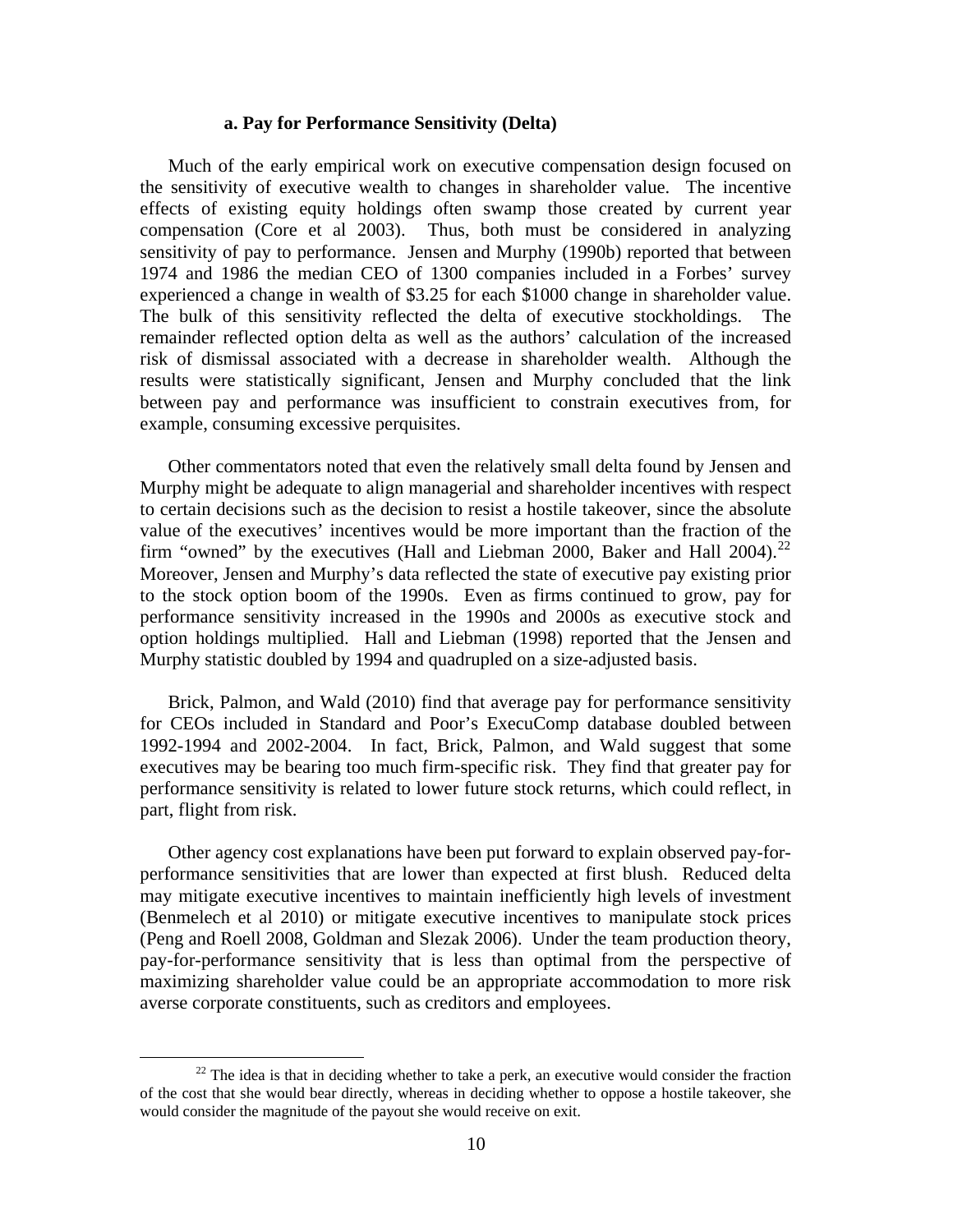# **b. Equity Portfolio Convexity**

 Since 2004 there has been no significant regulatory bias favoring stock options or restricted stock, and we have observed greater variety from firm to firm in the mix of equity compensation granted to executives (Walker 2010). How is the equity mix determined?

 Under an optimal contracting model, the efficient mix, or convexity, of equity compensation would depend on employee, firm, and market characteristics. At the firm level, theoretical models suggest that greater growth opportunities should result in more option-heavy or convex executive pay contracts that increase the incentives to exploit those opportunities (Core and Qian 2001). To some extent, as growth opportunities increase, the benefit of encouraging executives to take on risk and maximize firm value more than offsets the discount the executives apply to risky compensation. In the same vein, optimal convexity increases with the desired riskiness of projects (Choe 2001, Choe 2003), but decreases with firm risk generally and with firm leverage, which increases the risk of an option contract (Choe 2003). The overall market environment affects optimal convexity in a similar fashion, i.e., market volatility should be negatively correlated with convexity (Lambert and Larcker 2004). Finally, optimal convexity increases with the marginal productivity of executive effort at the firm (Lambert and Larcker 2004).

 Of the employee characteristics modeled by corporate finance researchers, risk aversion appears to be the most important, and certainly the most frequently modeled, individual trait affecting optimal sensitivity (Hall and Murphy 2000, Tian 2004, Tian 2001, Lambert and Larcker 2004, Dittmann and Maug 2007, Feltham and Wu 2001).<sup>[23](#page-12-0)</sup> A highly risk averse executive will more greatly discount options with more remote payoff prospects. Thus, as risk aversion increases, the optimal design shifts in the direction of stock (Tian 2001, Hall 2003).

 Depending on firm and employee characteristics (and on model specifications), researchers have concluded that optimal equity compensation design ranges from far in-the-money options (i.e., restricted stock) (Hall and Murphy 2002, Dittmann and Maug 2007) to at-the-money options (Dittmann and Yu 2009)<sup>[24](#page-12-1)</sup> to far out-of-themoney options (Lambert and Larcker 2004). Optimal equity compensation design is quite sensitive to model specification, but even within a given model, optimal sensitivity can be highly dependent on the assumptions listed above. Tian (2001) finds that at-the-money options are nearly optimal for executives who exhibit relatively low risk aversion; in-the-money options are optimal for those with somewhat greater risk aversion; and for executives who are highly risk averse, restricted stock is optimal.

<span id="page-12-0"></span><sup>&</sup>lt;sup>23</sup> Other characteristics that have been modeled include loss aversion (Dodonova and Khoroshilov 2006), effort aversion (Palmon et al 2008, Tian 2001, Dittmann and Maug 2007, Feltham and Wu 2001), overall wealth (Tian 2001), firm equity held (Tian 2001), and outside investment opportunities (Tian 2001).  $^{24}$  Dittmann and Yu's model indicates that most options should be granted in the money but

<span id="page-12-1"></span>that the incremental benefit is less than the tax cost of granting in-the-money options.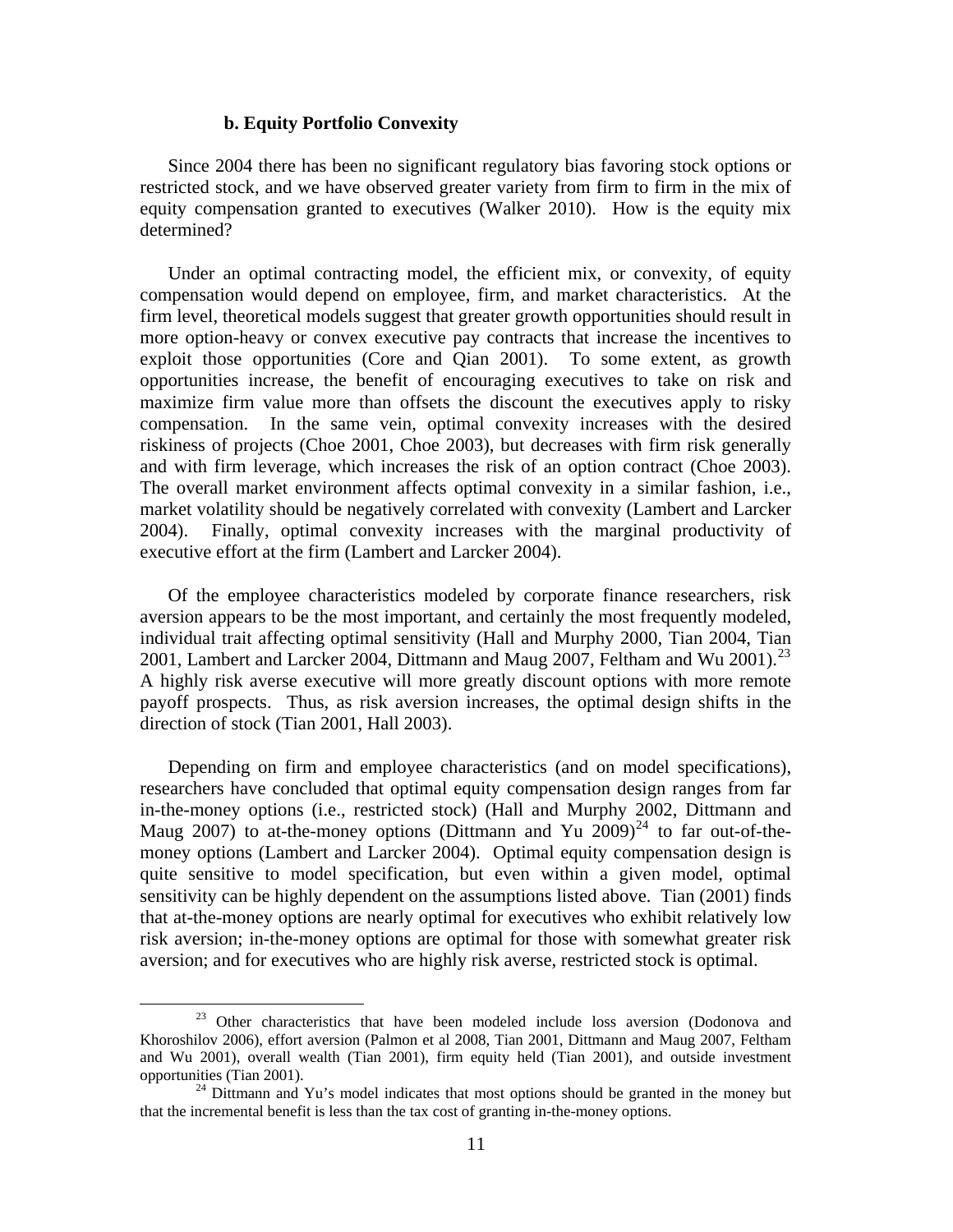# **c. Cross-sectional Variation**

 Some of the foregoing theoretical predictions are supported by cross-sectional data. Core and Guay (1999) find that firms actively manage the level of new CEO equity incentives in response to deviations between existing incentives and optimal incentives associated with economic determinants such as firm size, growth opportunities, and monitoring costs. Quay (1999) finds a positive association between the sensitivity of CEO wealth to firm risk and investment opportunities.

 On the other hand, a great deal of uniformity in equity pay design persists even after the relaxation of accounting rules favoring option compensation. Walker (2010) demonstrates that the mix of stock and options granted to senior executives in the late 2000's is not uniformly or normally distributed from firm to firm but is clustered, with most firms granting options only, stock only, or a 50/50 mix by ex ante value. He also finds that the mix of stock and options tends to be consistent within executive suites, casting doubt on the extent to which firms adjust equity mix to optimize incentives.

#### **4. Compensation Design Puzzles for the Optimal Contracting Model**

## **a. Relative Performance Evaluation**

 According to theoretical predictions (Holmstrom 1982), executive compensation arrangements should employ relative performance measures in order to filter out the noise of industry or market movements over which executives have no control. Instead of basing an annual bonus on total shareholder return, for example, a firm could base the bonus on the return relative to the average return of a peer group of companies. In practice, relative performance evaluation is rarely observed (Core et al 2003).

 The value of equity compensation is particularly sensitive to market movements over which executives have no control. Rappaport (1999) and others have proposed that the exercise price of options be indexed to filter out market swings, but indexed options have been used by only a handful of companies. Unfavorable accounting treatment might account for the dearth of indexed options before 2004, and current tax rules would complicate their use today. However, these rules do not explain the failure of firms to condition restricted stock vesting or performance share awards on relative firm performance. However, as Core et al (2003) explain, the lack of *explicit* relative performance evaluation in executive pay arrangements does not mean that executives do not adjust their own portfolios in order to manage their exposure to the broader market.<sup>[25](#page-13-0)</sup>

# **b. Stock Option Backdating**

<span id="page-13-0"></span> $25$  A related puzzling strand of research suggests that executives often are rewarded for good luck – felicitous occurrences outside their control – but are not penalized for bad luck (Bertrand and Mullainathan 2001, Garvey and Milbourn 2006).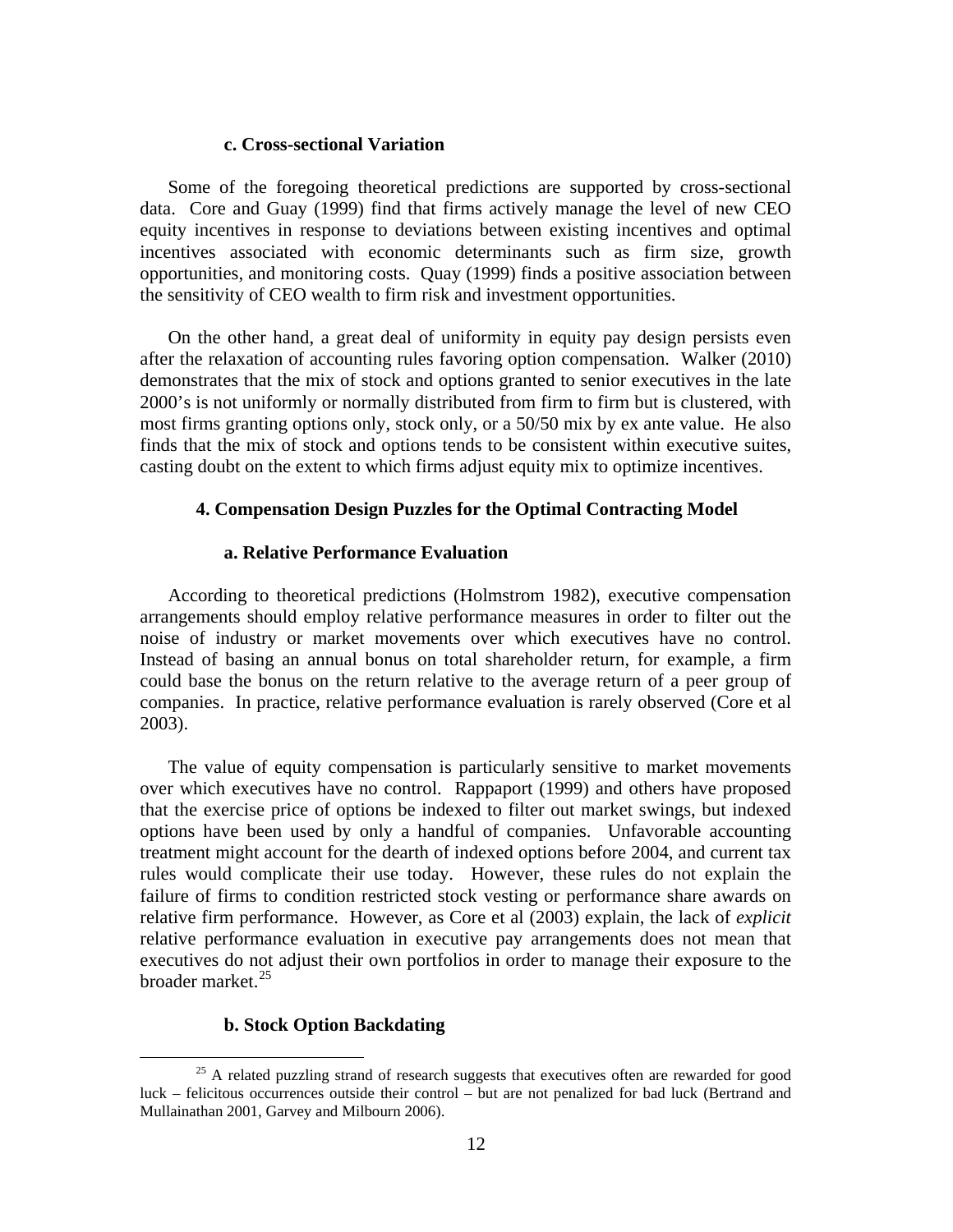In March 2006, the Wall Street Journal offered evidence suggesting highly suspicious timing and pricing of stock options issued by some companies in the late 1990s and early 2000s (Forelle and Bandler 2006). Almost all options are issued with an exercise price equal to the fair market value of the company's stock on the date of the grant. The evidence indicated that the grant dates of some stock options had been selected with hindsight. By "backdating" option grants to low stock price dates, these firms had effectively granted options that were "in the money" from the start.

 Further research revealed that the practice of backdating was quite widespread. Heron and Lie (2009) estimated that about 30% of firms participated in backdating during this period. Bebchuk et al (2009) found that 9% of CEO options granted between 1996 and 2005 were manipulated to achieve exercise prices equal to one of the three lowest prices of the month.

 Although stock option backdating was not in itself illegal, firms that backdated options ran afoul of both accounting and tax rules (Walker 2007). Numerous firms were required to restate their financials to properly account for the backdated options. The SEC investigated option grant practices at over one hundred companies and filed civil and/or criminal charges against executives of a handful of firms.

 The backdating episode remains something of a mystery. The reputational and financial cost to firms and executives that engaged in the practice and were discovered was great, and the payoff to the recipients of backdated options was often less than one might expect. Efficiency explanations for backdating are unpersuasive. In some cases, backdating may have been inadvertent or, though purposeful, an innocent mistake (Fleischer 2007). In many cases, however, backdating yielded stealth compensation, which calls into question the capacity or motivation of boards to oversee executive compensation.

#### **IV. Regulatory Intervention and Executive Pay – Selected Topics**

 This Part considers four aspects of the executive compensation process in which regulatory intervention has occurred or is in the offing – board and compensation committee independence, disclosure, use of compensation consultants, and shareholder "say on pay." These topics have in themselves generated considerable research. This Part considers that research and what it tells us about the efficacy and unintended consequences of such intervention.

#### **A. Impact of Board Structure on Executive Pay**

 There is a widespread view that board of director independence should lead to improved corporate governance, including more responsible executive pay practices. Public company boards and compensation committees, which are principally responsible for determining senior executive pay, have become more independent over the last 20 years in response to various regulatory initiatives.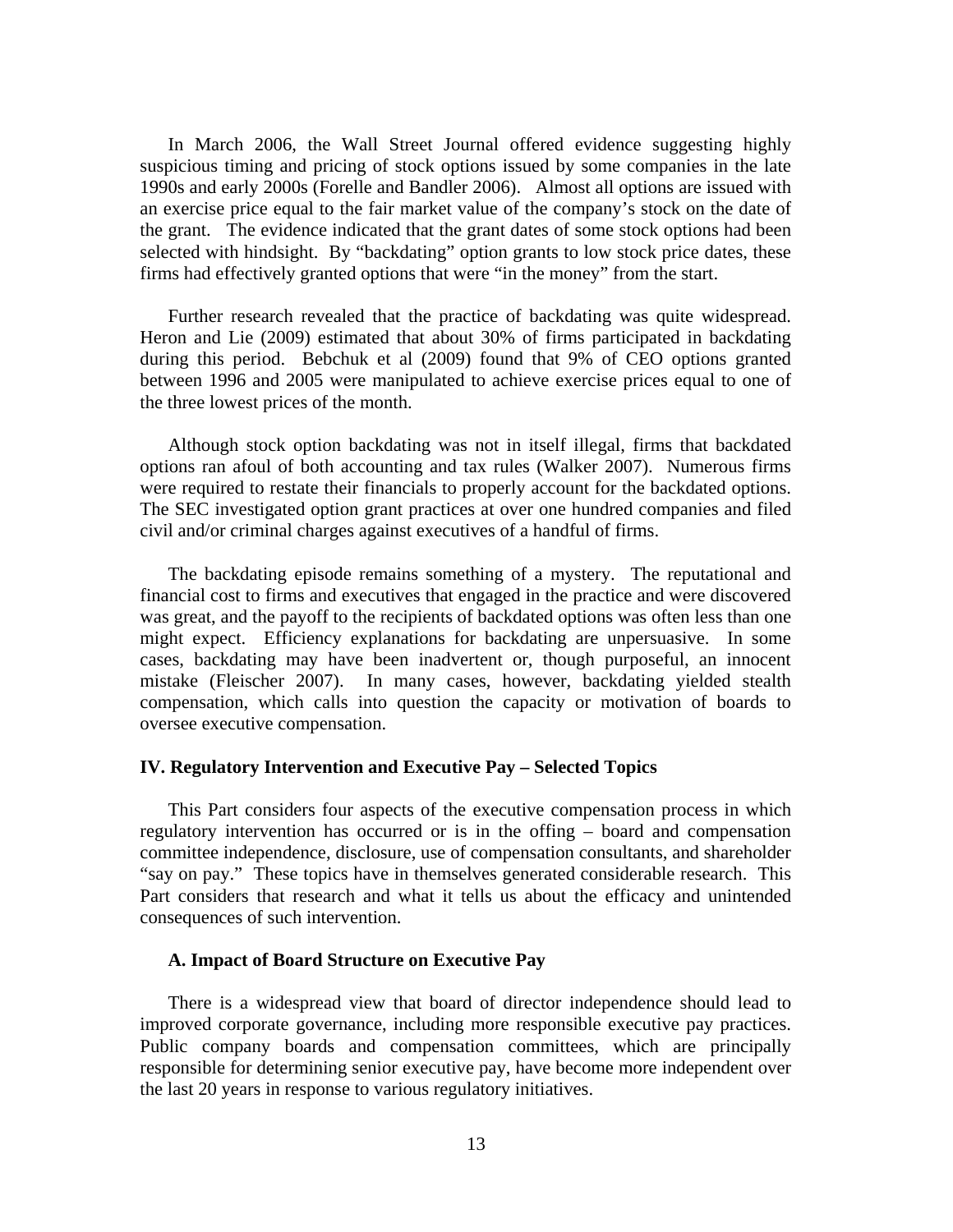Since 1993, companies that seek to take advantage of the performance-based-pay exception to the limit on the deductibility of senior executive pay under IRC  $\S 162(m)$ have been required to limit compensation committee membership to "outside" directors, i.e., directors who are not and have not been employees or executives of the company. Stock exchange rules adopted in 2003 require listed companies to have compensation committees composed entirely of "independent" directors, i.e., directors with no material ties to the listed company aside from their compensation as directors. Stock exchange rules also require that a majority of board members be independent directors. Complete compensation committee independence was federally mandated under the Dodd-Frank Act.

 The evidence regarding the relationship between board or compensation committee independence and the quality of executive pay is mixed (O'Reilly and Main 2005). For example, Core et al (1999) find a positive association between CEO pay and the fraction of outside directors on the board appointed by the CEO. They also find a positive association between outside directors who serve on multiple boards, and presumably have their attention more divided, and CEO pay. On the other hand, Anderson and Bizjak (2003) find little evidence that greater compensation committee independence affects executive compensation.

 There are reasons to be both more and less optimistic about the ability of high quality boards and compensation committees to effectively manage executive pay than these studies suggest. While most studies have focused on the amount of executive pay or pay for performance sensitivity, Sun et al (2009) examine the relationship between compensation committee quality and the quality of equity grants. They find that options issued to executives by firms with higher quality compensation committees generate greater future operating income.

 On the other hand, Singh (2006) provides a theoretical model that undermines the simplistic view that entrusting executive compensation to more independent directors is necessarily in the interest of shareholders. He employs a signaling model to demonstrate that independent directors with career concerns might provide pay packages with inefficiently high incentives if such incentives are generally associated with good governance.

 Other research questions the extent to which we should rely on nominally independent directors to effectively manage executive compensation. In a series of papers, Main, O'Reilly, and Wade have stressed the importance of social and psychological forces on boards. As in any example of small group decision making, these authors argue that a norm of reciprocity and social influence affect outcomes. Nominally independent directors may feel beholden to the CEO even if that individual is not a member of the nominating committee that appointed them to the board. Independent directors who are demographically similar to their CEOs tend to award their CEOs greater compensation (Main, O'Reilly, and Wade 1995).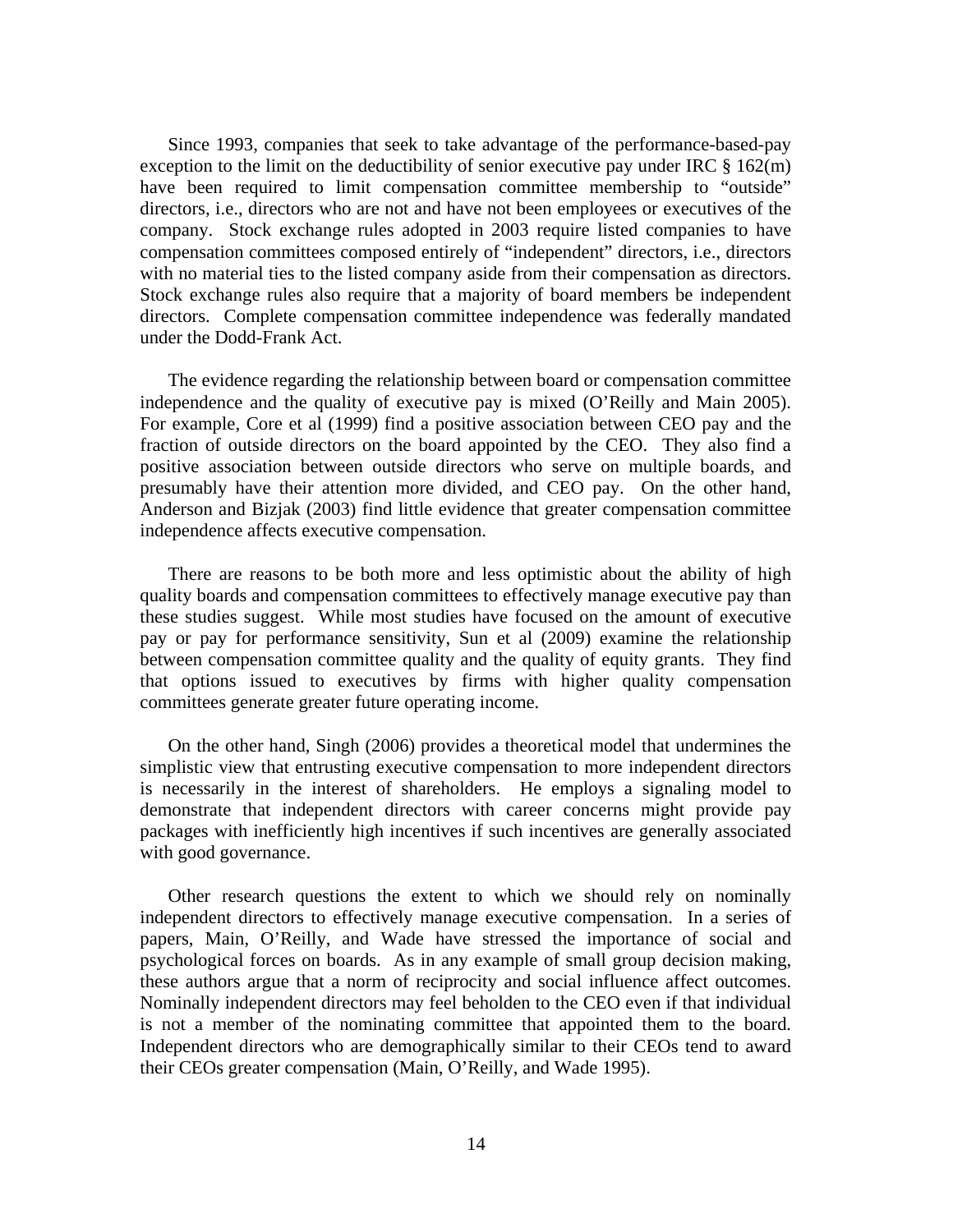Moreover, while stock exchange rules and legislative proposals focus on first order relationships between companies and board members, Larcker, Richardson, Seary, and Tuna (2005) demonstrate that more attenuated connections between inside and outside directors can affect executive pay. They calculate the distance, *à la* Six Degrees of Separation, between each member of the boards of over 3000 firms, ignoring, of course, the link created by serving on the same board. They find that a relatively short "backdoor" distance between the CEO and the members of the compensation committee and between inside and outside directors is associated with greater CEO pay.

 A related structural issue is whether the CEO also serves as board chairman. Splitting these roles is common abroad and is becoming more common in the U.S. 36% of S&P 500 companies split the CEO and Chairmen roles in 2009, up from 22% in 2002 (Millstein 2009). As in the case of outside director independence, some researchers have found a positive relationship between CEO pay and CEO/Chairman "duality" (O'Reilly and Main 2007). Earlier studies are cited in O'Reilly and Main (2005).

 In sum, support for the intuition that increased board and compensation committee independence leads to more shareholder-friendly executive pay practices is mixed, at best. In fact, some observers question whether the premise is well founded to begin with. As Holmstrom (2008) and Core et al (2005) observe, outside directors serve other important roles in addition to policing executive pay. Their primary value may lie in advising management on strategic decisions and in succession planning. The individuals who would best perform these roles and the attitudes and processes they would adopt vis-a-vis management in doing so might be different than the individuals and policies adopted by executive pay cops. In other words, the optimal board membership and processes would maximize share value, but would not necessarily minimize managerial agency costs.

#### **B. Compensation Disclosure**

 Mandatory periodic disclosure of executive pay dates back to the Securities Exchange Act of 1934. Two efficiency explanations for mandatory disclosure might apply particularly to executive compensation. Easterbrook and Fischel (1984) argue that voluntary production of information would be suboptimal from a social perspective in cases in which the disclosure creates a positive externality. Bizjak, Lemmon, and Naveen (2008) document that benchmarking of compensation against peer firm pay is pervasive and argue that benchmarking is an efficient means of determining the reservation wage. Of course, if all firms engage in benchmarking, each would have a private incentive to disclose compensation data, at least to compensation consultants who effectively manage the benchmarking process. Thus, the more important rationale for mandatory disclosure of executive compensation is the existence of managerial agency costs (Coffee 1984, Mahoney 1995). Investors rely on mandatory disclosure to monitor managerial self-dealing, including executive compensation.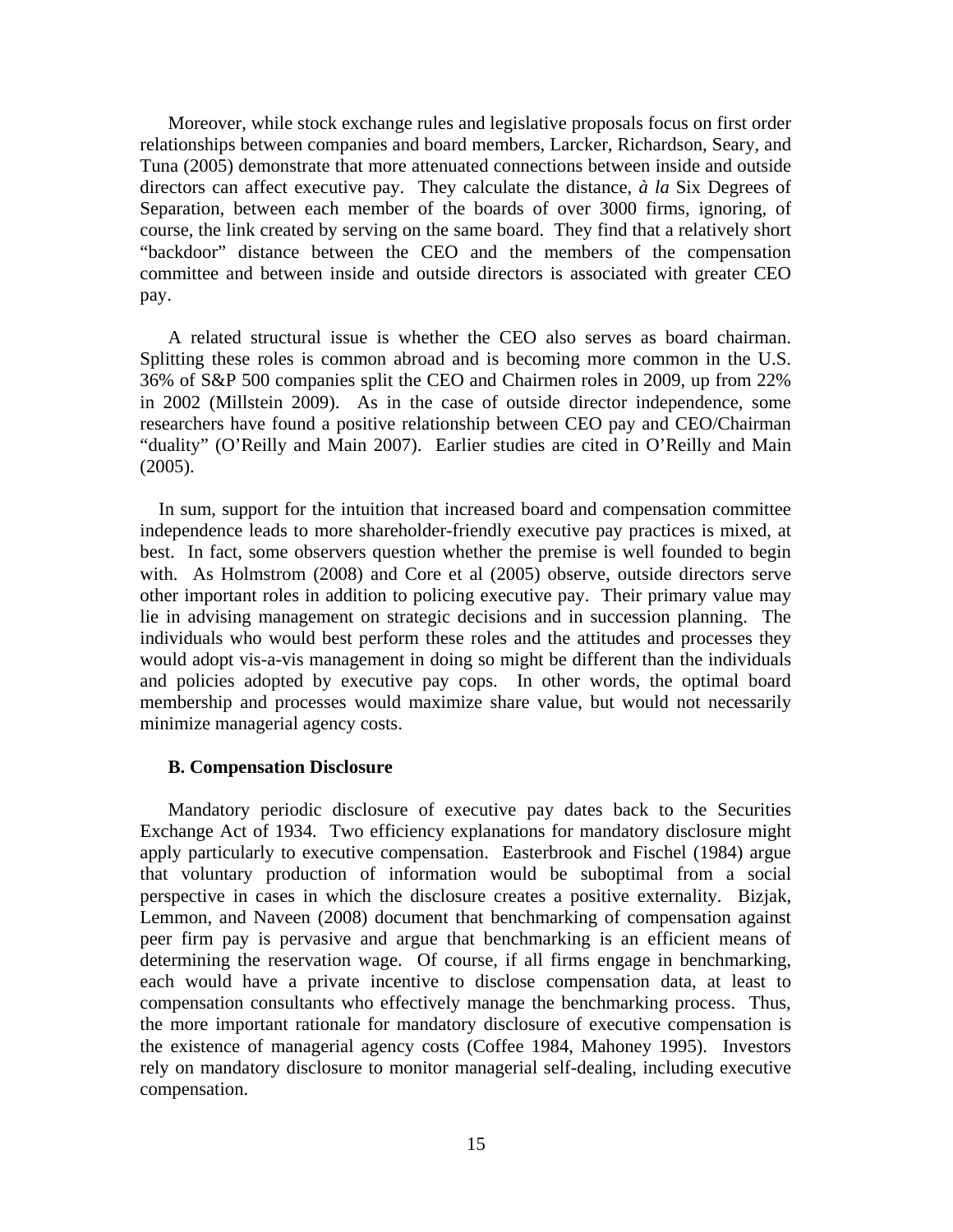Given the agency problem, it is important that the mandatory disclosure regime be both comprehensive and transparent. The current SEC disclosure regime largely achieves these objectives. Prior regimes did not and likely led to distortions in pay practices as companies sought to minimize the apparent compensation of executives.

 The "modern" disclosure regime dates from 1992 when the SEC reinstituted tabular disclosure of executive pay and expanded coverage to the CEO plus the four most highly compensated executives other than the CEO. The 1992 disclosure regime required a summary compensation table that detailed the dollar value of salary, annual bonuses, restricted stock awards, payouts from non-equity long-term performance plans, and perks, as well as the number of shares underlying option grants.

 Although an improvement over the immediately preceding disclosure regime, the 1992 rules were less than ideal. The summary compensation table did not yield a bottom line dollar value of pay. Some items were included on an ex ante basis; others on an ex post basis; other items were excluded from the summary table entirely. In addition to stock option value, the value of defined-benefit pension plans was not included in the summary compensation table and pension values have been found to represent a significant fraction of remuneration for CEOs who participate in such plans (Bebchuk and Jackson 2005).

 Under the 1992 regime, companies were required to disclose further information on stock option grants in a separate table and were given the choice of reporting the Black Scholes value of these options or the "potential realizable value" based on arbitrary assumptions of 5% and 10% annual appreciation in the stock price during the option term. Murphy (1996) provides evidence that firms exploited this choice of methodology to reduce reported compensation.

 The lack of comprehensiveness in the disclosure regime raised two concerns. First, investors might not have received an accurate picture of executive pay. Bebchuk and Jackson (2005) suggest that the poorly disclosed defined-benefit pension entitlements led to overestimation of the sensitivity of executive pay to performance. Second, firms may elect to compensate executives through channels that are less transparent, even if less efficient (Bebchuk et al 2002). Anecdotal evidence indicates that a lack of transparency encouraged some directors to approve enhancements to executive defined-benefit pensions (Bebchuk and Jackson 2005).

 Executive compensation disclosure was improved significantly in 2006. The summary compensation table was revised to provide a bottom line figure for total ex ante compensation including the annual increase in value of defined-benefit pensions. The 2006 rule also eliminated firm choice regarding option valuation. Firms were required to report the amount expensed under GAAP for stock and options in the summary table. The amount expensed under GAAP is the "fair value" (essentially the Black-Scholes value) of options pro-rated over the option vesting period. The inclusion in the summary table of pro-rated accounting expense for equity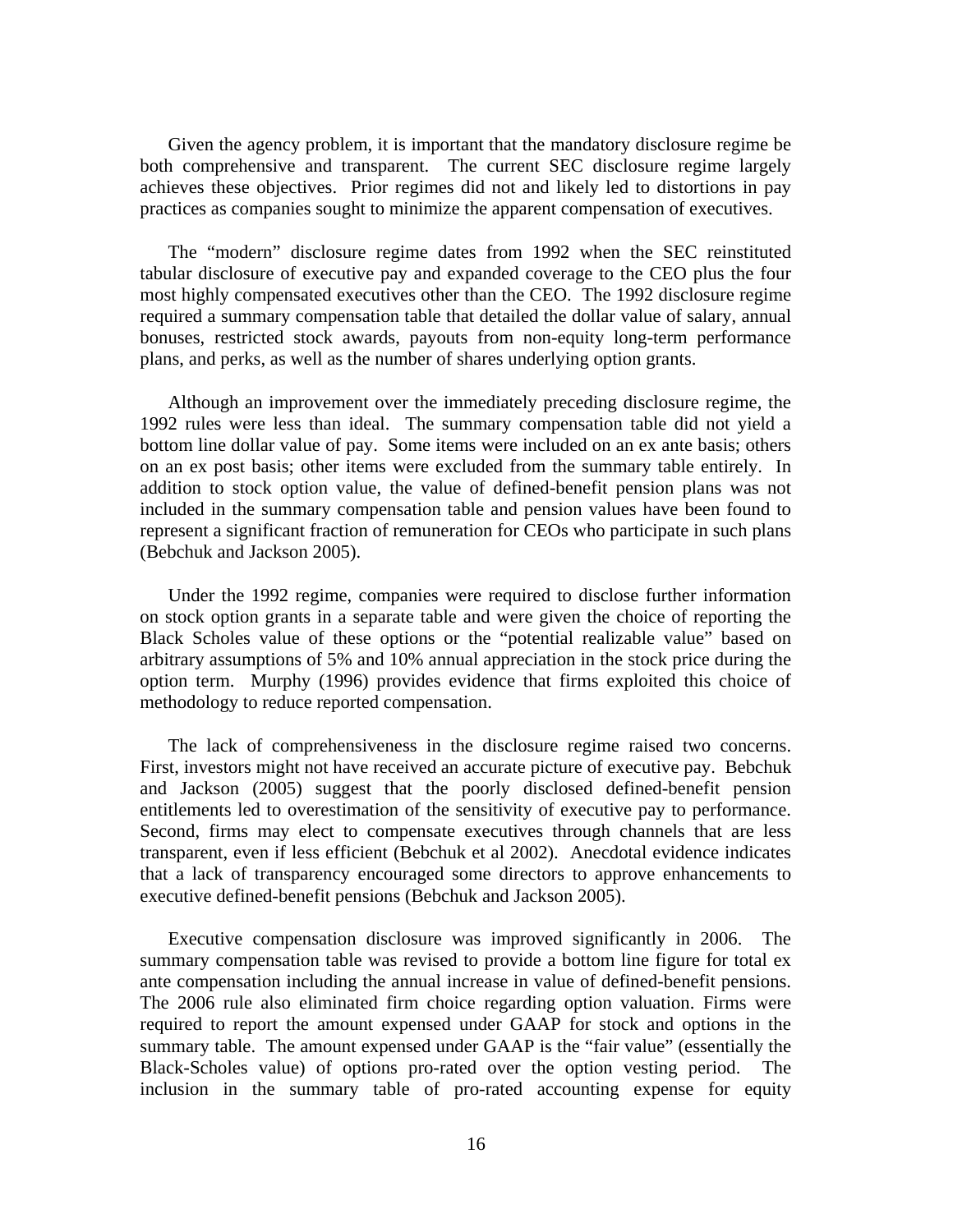compensation, however, was inconsistent with the goal of providing a bottom line figure for the value of pay provided to an executive within the fiscal year. This deficiency was corrected in 2009. Going forward, firms are required to report the total ex ante value of stock and option grants in the year of grant, yielding a reasonably accurate and comparable total compensation figure in the summary table.

 Earnings statements prepared in accordance with GAAP are an additional source of compensation disclosure. Although these statements do not focus specifically on senior executives, they do provide an overall tally of compensation expense within the firm. As noted above, stock option compensation was elevated from a footnoted item to a recognized expense in 2004, largely eliminating an accounting bias in favor of options.

 Given reasonable accurate and comprehensive compensation disclosure in earnings statements and proxy statements, are there remaining disclosure concerns? Some commentators have suggested enhanced disclosure combined with the ubiquitous practice of benchmarking pay versus that of peer firms leads to upward ratcheting of compensation (Bebchuk et al 2002). Bizjak, Lemmon, and Naveen (2008) find that the "vast majority" of firms that benchmark target pay levels at or above the  $50<sup>th</sup>$ percentile. Grinstein, Weinbaum, and Yehuda (2010) find that following enhanced disclosure requirements for executive perks in 2006, firms that had granted low levels of perks relative to their peers increased perks, while firms that granted relatively high amounts of perks did not decrease them. Upward ratcheting may result from boards' genuine beliefs that their executives are above average or from an unwillingness to risk undermining investor confidence by admitting, through compensation policy, that management is below average (Elson 2003).

 Finally, given the complexity of executive compensation, it is unrealistic to think that no undisclosed benefits are flowing to executives. Firms that backdated stock options in order to reduce exercise prices reported values for these options that were far less than the true fair values of these instruments (Walker 2007). Even without backdating, the ability of executives to exploit information advantages in timing grants and exercises of equity compensation causes the actual expected value of equity pay to exceed that reported to shareholders.

## **C. Compensation Consultants**

 Eighty-six percent of S&P 1500 firms utilized compensation consultants in 2006 (Cadman, Carter, and Hillegeist 2010). Consultants can increase the efficiency of compensation processes by providing expert advice on the economic, disclosure, tax, and accounting consequences of very complex pay arrangements and by acting as information intermediaries – collecting confidential pay data and providing summarized, redacted data to their clients. However, many observers question whether consultants serve the interests of investors or the managers who have traditionally hired them. Objectivity is particularly suspect in situations in which the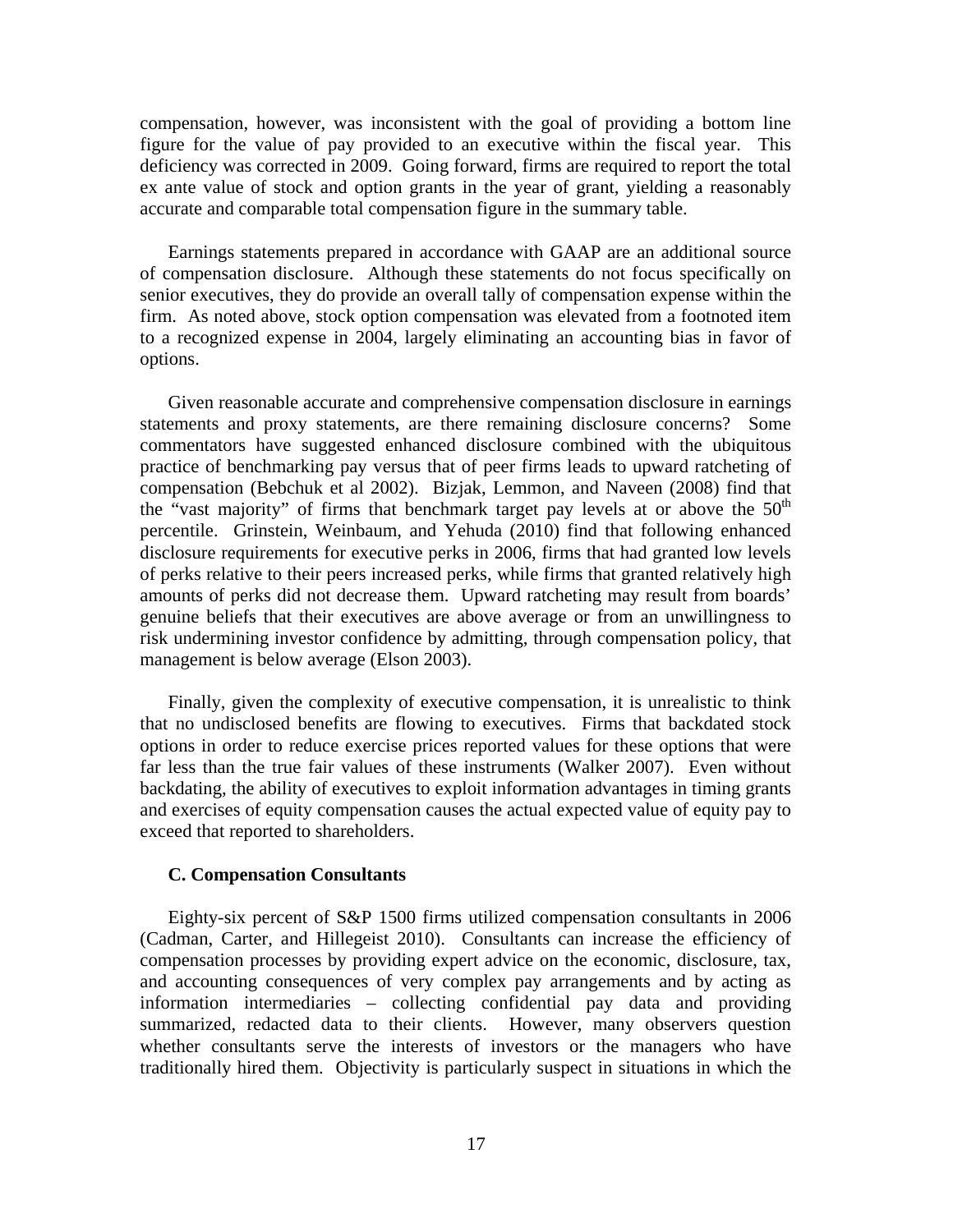compensation consultant provides other services, such as actuarial or benefits management services, to the company that engages them for compensation consulting.

 Historically, there has been no regulation of the relationship between pay consultants and public companies in the U.S. In fact, disclosure of the use of compensation consultants was not mandated until 2006. However, the Dodd-Frank Act of 2010 confers upon compensation committees the authority to hire and manage compensation consultants. The act also addresses compensation consultant conflicts of interest, requiring consultants to meet standards of independence established by the SEC.

 Do compensation consultants, particularly conflicted consultants, favor management? The evidence, as summarized and augmented in Conyon (2010), is mixed. Some studies have found a positive correlation between the use of compensation consultants and CEO pay, but CEOs of firms utilizing consultants tend to receive pay packages with a greater emphasis on equity. Hence, the correlation found could represent a risk premium (Conyon 2010). Similarly, Walker (2010) reports that firms that do not use compensation consultants tend to grant pay packages with fewer equity compensation elements. But again, the direction of causation is unclear. It may be that consultants complicate pay packages to justify their services or it may be that firms at which complex pay arrangements are optimal are more likely to employ the services of consultants.

 Murphy and Sandino (2009) find an association between conflicted consultants and greater CEO pay.<sup>[26](#page-19-0)</sup> However, Cadman, Carter, and Hillegeist (2010) and Conyon, Peck, and Sadler (2009) find little or no evidence that consultant conflicts lead to greater CEO pay. Additional evidence provided in Conyon (2010) casts further doubt on the theory that the use of consultants, conflicted or otherwise, leads to greater executive pay.

#### **D. Shareholder "Say on Pay"**

 The Dodd-Frank Act of 2010 mandates non-binding shareholder voting on executive pay. Over fifty U.S. companies voluntarily adopted shareholder "say on pay" prior to this legislative mandate, and a majority of shareholders voted to disapprove of pay plans at Motorola, Occidental Petroleum, and KeyCorp in 2010. Although the vote is precatory, executives will not want to lose shareholder votes on pay and will likely modify pay practices as needed to gain majority approval. The question is whether the effect of "say on pay" on executive compensation will be salutary.

 Although "say on pay" is new in the U.S., it has been mandated for U.K. public companies since 2002. The evidence regarding the U.K. experience is mixed. Alissa (2009) found a relationship between U.K. shareholder dissatisfaction, as measured by

<span id="page-19-0"></span> $26$  Surprisingly, the authors find that CEO pay is higher when compensation consultants are employed by the board rather than management.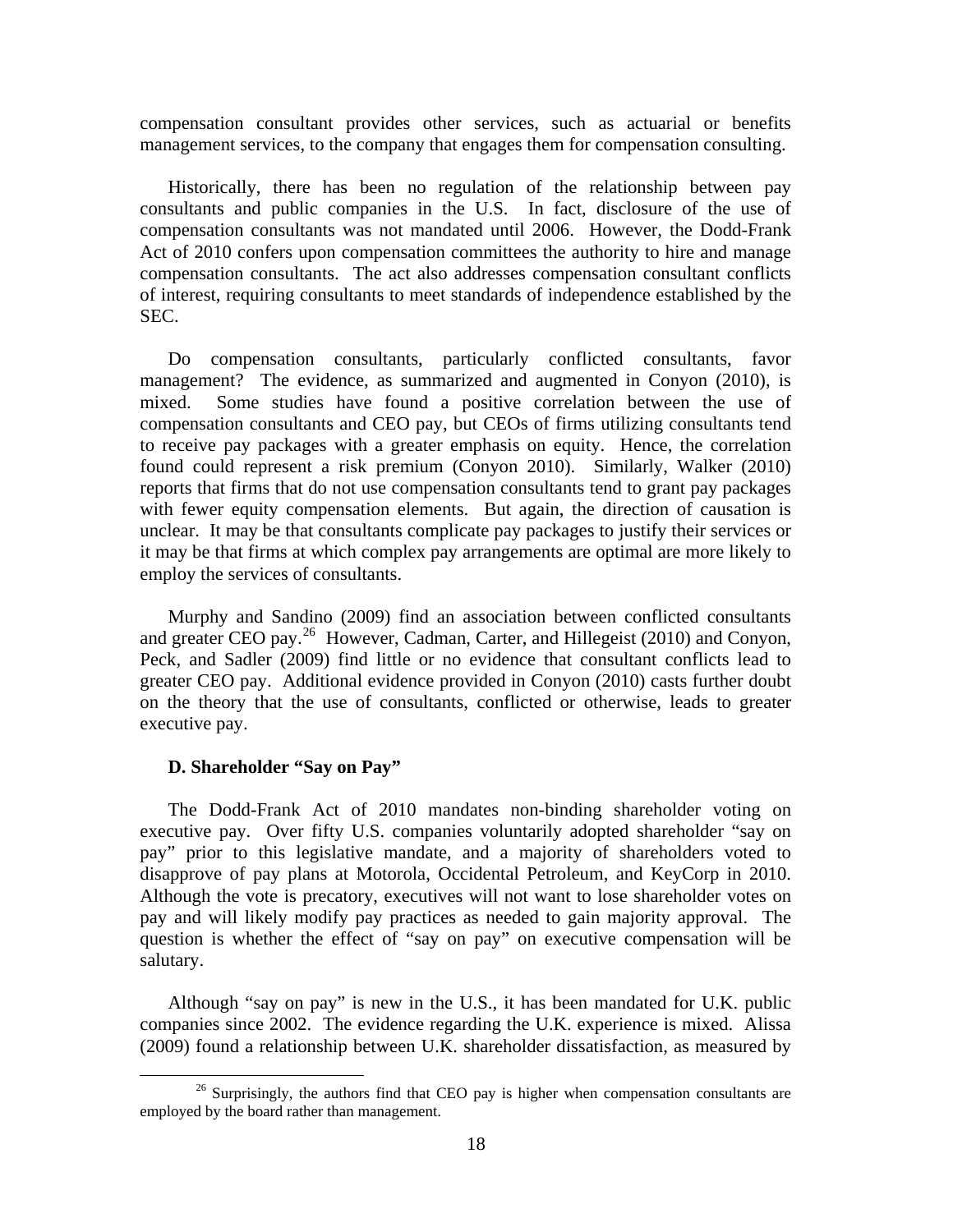the percent of no votes cast, and greater than expected CEO pay.<sup>[27](#page-20-0)</sup> Ferri and Maber (2009) found no evidence of a change in the level or growth rate of CEO pay after the introduction of "say on pay" in the U.K. They did find a change in compensation design. A significant number of firms increased the sensitivity of pay to poor performance by curtailing highly publicized "rewards for failure," such as generous severance contracts. The authors found that firms made these changes before shareholder votes as well as after, suggesting that the threat of an adverse vote had an effect on compensation. It is also clear that U.K. firms have increased consultation with institutional shareholders regarding pay practices.

 From a theoretical standpoint, Gordon (2009) argues that mandatory "say on pay" is likely to inefficiently restrict diversity in pay practices. He suggests that proxy advisory firms, which are already influential in corporate elections, would become more influential under mandatory "say on pay," and that these firms will reduce search costs by establishing "close to 'one size fits all'" best practice guidelines. Motorola, which suffered a negative shareholder vote on executive pay, has an unusual management structure with co-CEO's, who are highly compensated, but whose compensation is closely linked to performance and to the firm's strategy of splitting into two publicly traded companies. For good or ill, such a strategy might be harder to maintain under mandatory "say on pay."

# **V. Executive Pay Regulation and Research: Going Forward**

 Where are executive pay regulation and research headed? This chapter concludes with brief thoughts on the first question and a suggestion regarding the second.

 It appears that mandatory shareholder "say on pay" will be the most significant, perhaps the only significant, generally applicable executive pay reform to come out of the most recent financial crisis. Other reforms certainly have been advanced. Commentators who blamed the crisis on reckless, short-term behavior by executives whose compensation was inadequately linked to long-term firm performance proposed the elimination of options and/or the imposition of lengthy holding periods on stock grants (Samuelson and Stout 2009, Bhagat and Romano 2009, Posner 2009). The opposing view is that executive compensation is a highly complex subject that is not well suited for one-size-fits-all, coercive regulation (Gordon 2009, Walker 2010b). Going forward, U.S. public companies will likely face a combination of evolving disclosure and board/committee independence requirements, further congressional hearings, and perhaps some industry-specific (e.g., banking) regulation. Although regulation via "nudge" is unlikely to result in significant reform, it does minimize unintended consequences and inefficiencies.

<span id="page-20-0"></span> $27$  Just over a month before the negative "say on pay" vote at Occidental Petroleum, the Wall Street Journal reported that Oxy's CEO, Ray Irani, was the highest paid executive in its 2009 survey of 200 large companies, with total direct compensation of over \$50 million (Lublin 2010). This figure did not include \$96 million that Irani had gained in 2009 from the exercise of options and vesting of restricted stock. Although Oxy's recent financial performance has been outstanding, shareholders may have been targeting Irani's outsized compensation.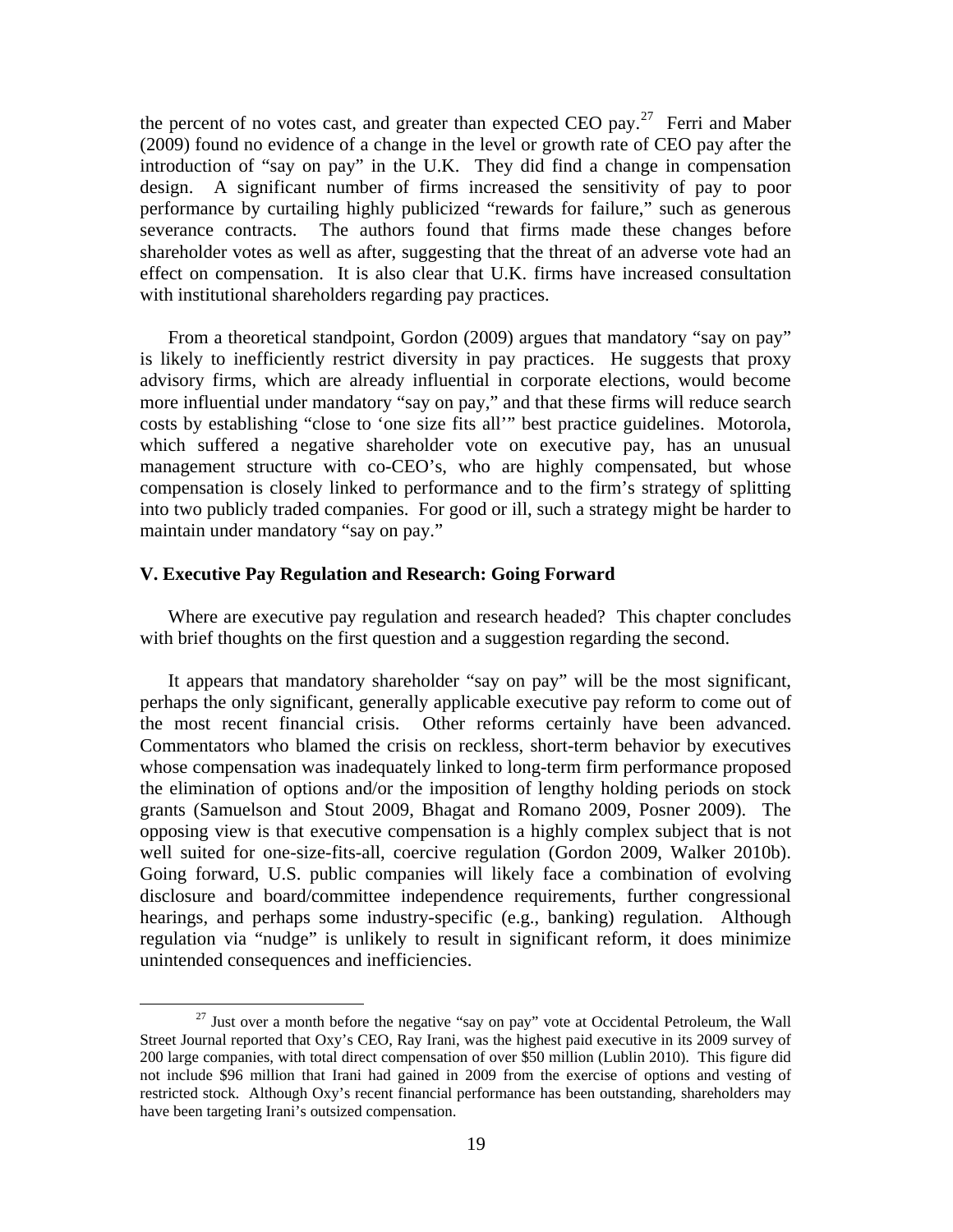The complexity of executive pay has been a central theme of this chapter. The suggestion for future research is that it more directly address this complexity and the cognitive limitations faced by executives, boards, and even compensation consultants. How do boards and compensation committees manage technically complex compensation matters such as selecting the optimal mix of stock and options? Do compensation consultants understand and effectively mitigate these complexities? How do holdings of stock and options affect the incentives and risk preferences of executives who often have a naïve grasp of the economics of these instruments?

 The inherent complexity of executive compensation presents a fundamental challenge for directors. Understanding how the management of complexity translates into pay packages is a key challenge for future compensation research.

#### **References**

- Alissa, Walid M. (2009), 'Boards' Response to Shareholders' Dissatisfaction: The Case of Shareholders' Say on Pay in the UK', Working Paper, http://ssrn.com/abstract=1412880.
- Anderson, Ronald C. and John M. Bizjak (2003), 'An Empirical Examination of the Role of the CEO and the Compensation Committee in Structuring Executive Pay', *Journal of Banking and Finance*, 27, 1323-1348.
- Baker, George P. and Brian J. Hall (2004), 'CEO Incentives and Firm Size', *Journal of Labor Economics*, 22, 767-798.
- Barris, Linda J. (1992), 'The Overcompensation Problem: A Collective Approach to Controlling Executive Pay', *Indiana Law Journal*, 68, 59-100.
- Bebchuk, Lucian, Jesse Fried and David Walker (2002), 'Managerial Power and Rent Extraction in the Design of Executive Compensation', *University of Chicago Law Review*, 69, 751-846.
- Bebchuk, Lucian A. and Yaniv Grinstein (2005), 'The Growth of Executive Pay', *Oxford Review of Economic Policy*, 21, 283-303.
- Bebchuk, Lucian A., Yaniv Grinstein, and Urs Peyer, 'Lucky CEOs and Lucky Directors', Working Paper, http://ssrn.com/abstract=1405316.
- Bebchuk, Lucian A. and Robert J. Jackson, Jr. (2005), 'Executive Pensions', *Journal of Corporation Law*, 30, 823-855.
- Bebchuk, Lucian A. and Holger Spamann (2010), 'Regulating Bankers' Pay', *Georgetown Law Journal*, 98, 247-287.
- Benmelech, Effi, Eugene Kandel, and Pietro Veronesi (2008), 'Stock-Based Compensation and CEO (Dis)Incentives', National Bureau of Economic Research Working Paper No. 13732, http://www.nber.org/papers/w13732.
- Bertrand, Marianne and Sendhil Mullainathan (2001), 'Are CEOs Rewarded for Luck? The Ones Without Principles Are', *Quarterly Journal of Economics*, 116, 901-932.
- Bhagat, Sanjai and Roberta Romano (2009), 'Reforming Executive Compensation: Focusing and Committing to the Long-term', Yale Law & Economics Research Paper No. 374, http://ssrn.com/abstract=1336978.
- Bizjak, John M., Michael L. Lemmon, and Lalitha Naveen (2008), 'Does the Use of Peer Groups Contribute to Higher Pay and Less Efficient Compensation?', *Journal of Financial Economics*, 90, 152-168.
- Blair, Margaret M. and Lynn A. Stout (1999), 'A Team Production Theory of Corporate Law', *Virginia Law Review*, 85, 248-328.
- Brick, Ivan E., Oded Palmon, and John K. Wald (2010), 'Too Much Pay Performance Sensitivity?', Working Paper, http://ssrn.com/abstract=1108522.
- Brown, Lawrence D. and Yen-Jung Lee (2007), 'The Impact of SFAS 123R on Changes in Option-Based Compensation', Working Paper, http://ssrn.com/abstract=930818.
- Cadman, Brian, Mary Ellen Carter, and Stephen Hillegeist (2010), 'The Incentives of Compensation Consultants and CEO Pay', *Journal of Accounting and Economics*, 49, 263-280.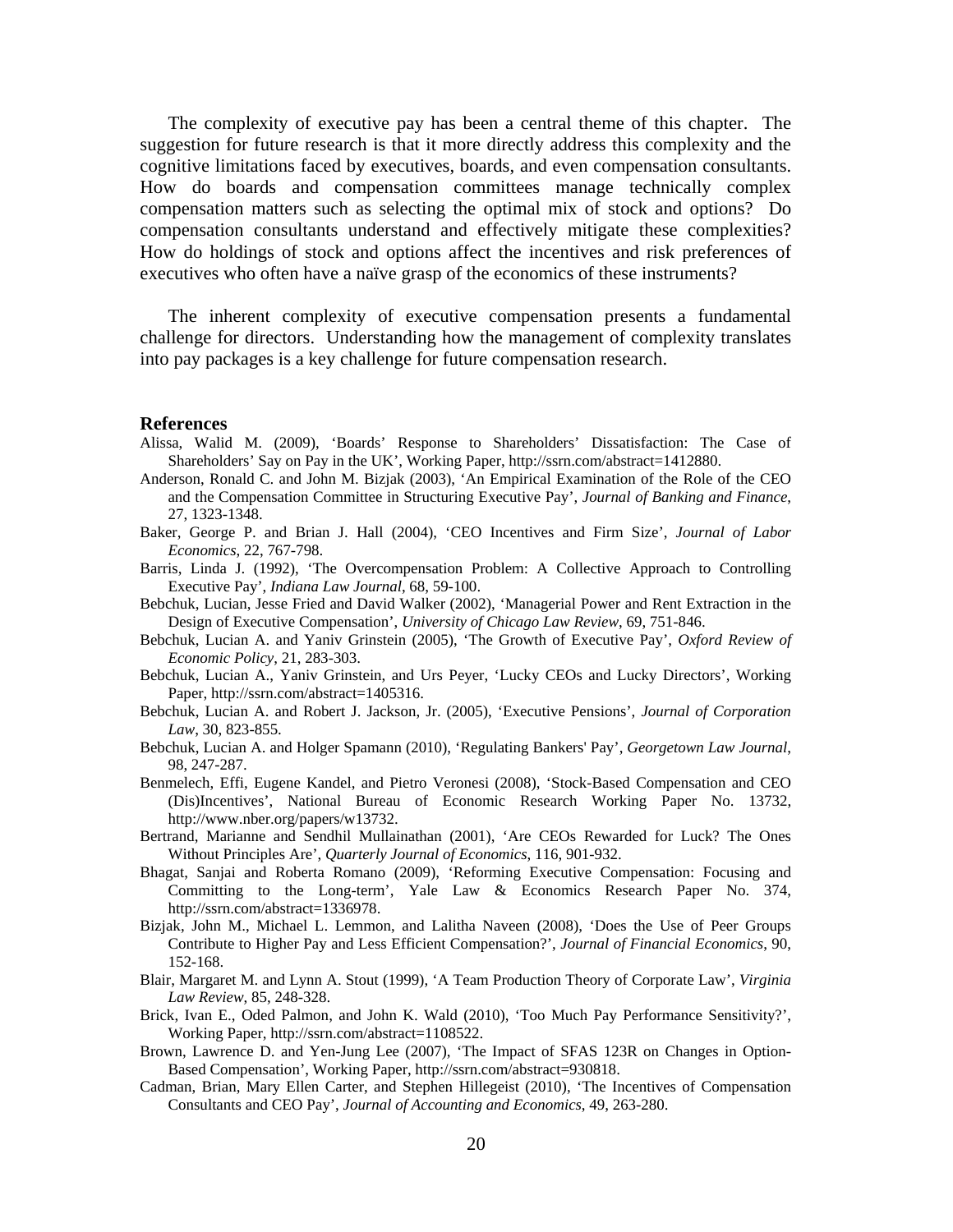- Carter, Mary Ellen, Luann J. Lynch, and Irem Tuna (2007), 'The Role of Accounting in the Design of CEO Equity Compensation', *Accounting Review*, 82, 327-357.
- Choe, Chongwoo (2001), 'Maturity and Exercise Price of Executive Stock Options', *Review of Financial Economics*, 10, 227-250.
- Choe, Chongwoo (2003), 'Leverage, Volatility and Executive Stock Options', *Journal of Corporate Finance*, 9, 591-609.
- Coffee Jr., John C. (1984), 'Market Failure and the Economic Case for a Mandatory Disclosure System', *Virginia Law Review*, 70, 717-753.
- Conyon, Martin J. (2010), 'Compensation Consultants and CEO Pay,' Working Paper on file with author.
- Conyon, Martin J., Simon I. Peck, and Graham V. Sadler (2009), 'Compensation Consultants and Executive Pay: Evidence from the United States and United Kingdom,' *Academy of Management Perspectives*, 23(1), 43-55.
- Core, John and Wayne R. Guay (1999), 'The Use of Equity Grants to Manage Optimal Equity Incentive Levels', *Journal of Accounting and Economics*, 28, 151-184.
- Core, John E. and Jun Qian (2000), 'Option-like Contracts for Innovation and Production', Working Paper, [http://papers.ssrn.com/sol3/papers.cfm?abstract\\_id=207968](http://papers.ssrn.com/sol3/papers.cfm?abstract_id=207968).
- Core, John E., Robert W. Holthausen, and David F. Larcker (1999), 'Corporate Governance, Chief Executive Compensation, and Firm Performance', *Journal of Financial Economics*, 51, 371-406.
- Core, John E., Wayne R. Guay, and David F. Larcker (2003), 'Executive Equity Compensation and Incentives: A Survey', *FRBNY Economic Policy Review*, 9(1), 27-50.
- Core, John E., Wayne R. Guay, and Randall S. Thomas (2005), 'Is U.S. CEO Compensation Inefficient Pay Without Performance?' *Michigan Law Review*, 103, 1142-1185.
- Dittmann, Ingolf and Maug, Ernst G. (2007), 'Lower Salaries and No Options? On the Optimal Structure of Executive Pay', *Journal of Finance*, 62, 303-343.
- Dittmann, Ingolf and Ko-Chia Yu (2009), 'How Important are Risk-Taking Incentives in Executive Compensation?', Working Paper, http://ssrn.com/abstract=1176192.
- Dodonova, Anna and Yuri Khoroshilov (2006), 'Optimal Incentive Contracts for Loss-Averse Managers: Stock Options versus Restricted Stock Grants', *Financial Review*, 41, 451-482.
- Easterbrook, Frank H. and Daniel R. Fischel (1984), 'Mandatory Disclosure and the Protection of Investors', *Virginia Law Review*, 70, 669-715.
- Elson, Charles (2003), 'What's Wrong with Executive Compensation?'*, Harvard Business Review*, 81(1), 68-77.
- Fahlenbrach, Rüdiger and Rene M. Stulz (2009), 'Bank CEO Incentives and the Credit Crisis', Fisher College of Business Working Paper No. 2009-03-13, http://ssrn.com/abstract=1439859.
- Feltham, Gerald. A. and Martin Wu (2001), 'Incentive Efficiency of Stock Versus Options', *Review of Accounting Studies*, 6, 7-28.
- Ferri, Fabrizio and David A. Maber (2009), 'Say on Pay Votes and CEO Compensation: Evidence from the UK', Working Paper, http://ssrn.com/abstract=1420394.
- Fleischer, Victor (2007)*, '*Options Backdating, Tax Shelters, and Corporate Culture', *Virginia Tax Review*, 26, 1031-1064.
- Forelle, Charles and James Bandler (2006), 'The Perfect Payday: Some CEOs Reap Millions by Landing Stock Options When They Are Most Valuable', *The Wall Street Journal*, March 18, A-1.
- Frydman, Carola, (2007). 'Rising Through the Ranks: The Evolution of the Market for Corporate Executives, 1936-2003', MIT Sloan School of Management Working Paper, http://mitsloan.mit.edu/finance/pdf/frydman-090208.pdf.
- Frydman, Carola and Dirk Jenter (2010), 'CEO Compensation', Rock Center for Corporate Governance at Stanford University Working Paper No. 77, http://ssrn.com/abstract=1582232.
- Frydman, Carola and Raven E. Saks (2008), 'Executive Compensation: A New View from a Long-Term Perspective, 1936-2005', National Bureau of Economic Research Working Paper 14145, http://www.nber.org/papers/w14145.
- Gabaix, Xavier and Augustin Landier (2006), 'Why Has CEO Pay Increased so Much?', MIT Department of Economics Working Paper No. 06-13, http://ssrn.com/abstract=901826.
- Garvey, Gerald T. and Todd T. Milbourn (2006), 'Asymmetric Benchmarking in Compensation: Executives are Rewarded for Good Luck but Not Penalized for Bad', *Journal of Financial Economics*, 82, 197-225.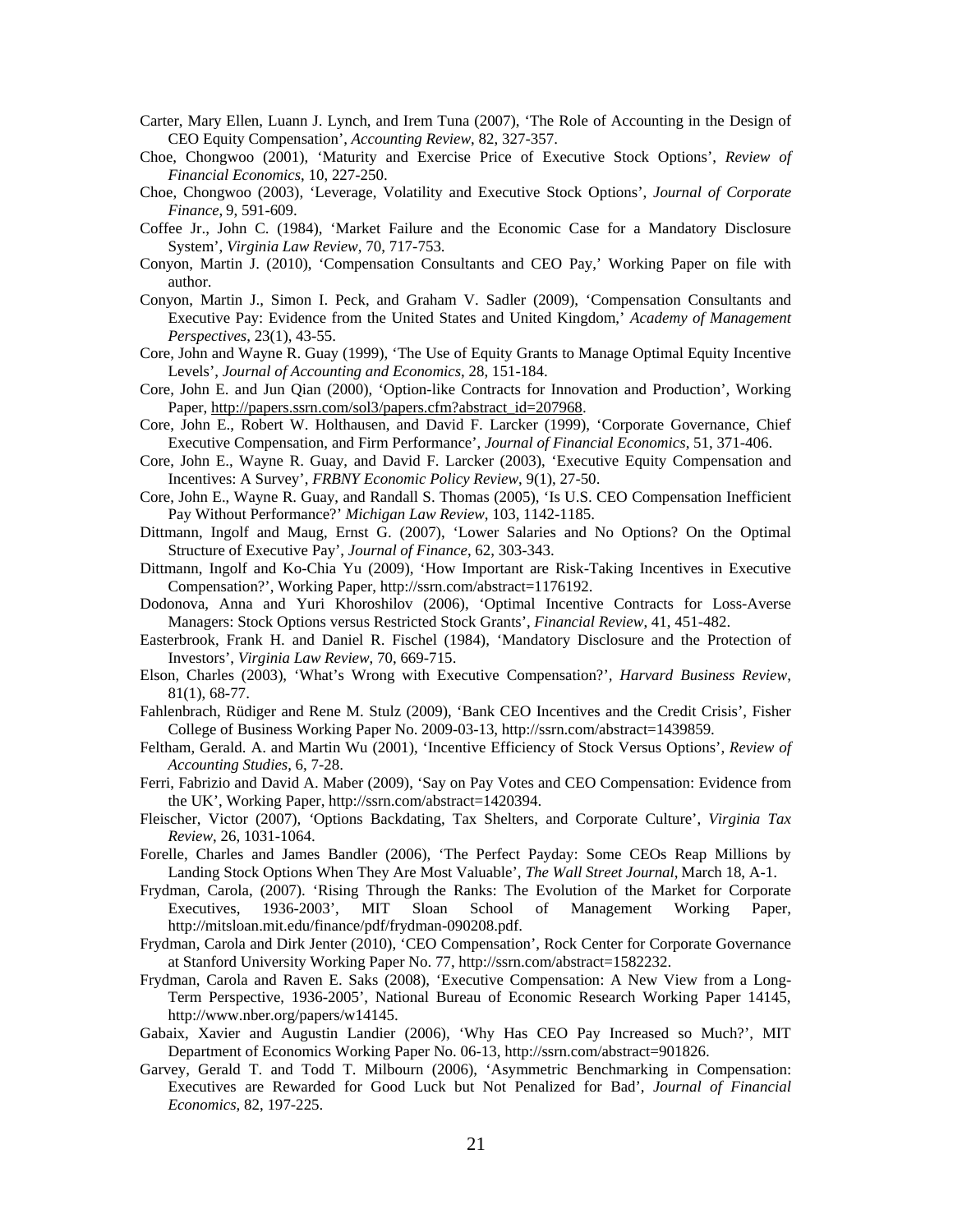- Goldman, Eitan and Steve L. Slezak (2006), 'An Equilibrium Model of Incentive Contracts in the Presence of Information Manipulation', *Journal of Financial Economics*, 80, 603-626.
- Gordon, Jeffrey N. (2009), '"Say on Pay": Cautionary Notes on the U.K. Experience and the Case for Shareholder Opt-In', *Harvard Journal on Legislation*, 46, 323-367.
- Grinstein, Yaniv, David Weinbaum, and Nir Yehuda (2010), 'The Economic Consequences of Perk Disclosure', Johnson School Research Paper Series No. 04- 09, http://ssrn.com/abstract=1108707.
- Guay, Wayne R. (1999), 'The Sensitivity of CEO Wealth to Equity Risk: An Analysis of the Magnitude and Determinants', *Journal of Financial Economics*, 53, 43-71.
- Hall, Brian J. (2003), 'Six Challenges in Designing Equity-Based Pay', *Journal of Applied Corporate Finance*, 15(3), 21-33.
- Hall, Brian J. and Jeffrey B. Liebman (1998), 'Are CEOs Really Paid Like Bureaucrats?', *Quarterly Journal of Economics*, 113, 653-691.
- Hall, Brian J. and Jeffrey B. Liebman (2000), 'The Taxation of Executive Compensation', in James M. Poterba (ed), 14 *Tax Policy and the Economy*, National Bureau of Economic Research, 1-44.
- Hall, Brian J. and Kevin J. Murphy (2000), 'Optimal Exercise Prices for Executive Stock Options', *The American Economic Review*, 90, 209-214.
- Hall, Brian J. and Kevin J. Murphy (2002), 'Stock Options for Undiversified Executives', *Journal of Accounting and Economics*, 33, 3-42.
- Hay Group (2010), 'The Wall Street Journal Survey of CEO Compensation', *The Wall Street Journal*, March 31, http://graphicsweb.wsj.com/php/CEOPAY10.html.
- Heron, Randall A. and Erik Lie (2007), 'Does Backdating Explain the Stock Price Pattern Around Executive Stock Option Grants?', *Journal of Financial Economics*, 83, 271‐95.
- Himmelberg, Charles P. and Glenn R. Hubbard (2000), 'Incentive Pay and the Market for CEOs: An Analysis of Pay-for-Performance Sensitivity', Working Paper, http://ssrn.com/abstract=236089.
- Holmström, Bengt R. (1982), 'Moral Hazard in Teams', *The Bell Journal of Economics*, 13, 324-340.
- Holmström, Bengt R. (2005), 'Pay Without Performance and the Managerial Power Hypothesis: A Comment', *Journal of Corporation Law*, 30, 703-716.
- Holmström, Bengt R. and Steven Kaplan (2001), 'Corporate Governance and Merger Activity in the U.S.: Making Sense of the 1980s and 1990s', *Journal of Economic Perspectives*, 15(2), 121-144.
- Holmström, Bengt R. and Steven Kaplan (2003), 'The State of U.S. Corporate Governance: What's Right and What's Wrong?', *Journal of Applied Corporate Finance*, 15(3), 8-20.
- Jensen, Michael C. and Kevin J. Murphy (1990a), 'CEO Incentives: It's Not How Much You Pay, But How', *Harvard Business Review*, 68(3), 138–153.
- Jensen, Michael C. and Kevin J. Murphy (1990b), 'Performance Pay and Top-Management Incentives', *Journal of Political Economy*, 98, 225-264.
- Jensen, Michael C., Kevin J. Murphy, and Eric Wruck (2004), 'Remuneration: Where We've Been, How We Got to Here, What Are the Problems, and How to Fix Them', Harvard Negotiations, Organizations, and Markets Unit Research Paper Series No. 05-15, http://ssrn.com/abstract=72338.
- Jensen, Michael C. and William H. Meckling (1976), 'Theory of the Firm: Managerial Behavior, Agency Costs and Ownership Structure', *Journal of Financial Economics*, 3, 305-360.
- Knoll, Michael S. (2004), 'The Tax-Efficiency of Stock-Based Compensation', *Tax Notes* 103, 203-214.
- Lambert, Richard A. and David F. Larcker (2004), 'Stock Options, Restricted Stock, and Incentives', Working Paper, http://ssrn.com/abstract=527822.
- Larcker, David F., Scott A. Richardson, Andrew Seary, and A. Irem Tuna, 'Back Door Links Between Directors and Executive Compensation', Working Paper, http://ssrn.com/abstract=671063.
- Lublin, Joann S. (2010), 'Occidental Chief Tops Pay List', *The Wall Street Journal*, April 1, B-1.
- Mahoney, Paul G. (1995), 'Mandatory Disclosure as a Solution to Agency Problems', *University of Chicago Law Review*, 62, 1047-1112.
- Main, Brian G. M., Charles A. O'Reilly III, and James Wade (1995), 'The CEO, the Board of Directors, and Executive Compensation: Economic and Psychological Perspectives', *Industrial and Corporate Change*, 11, 293-332.
- Millstein Center for Corporate Governance and Performance (2009), *Chairing the Board: The Case for Independent Leadership in Corporate North America*, Yale School of Management.
- Murphy, Kevin J. (1996), 'Reporting Choice and the 1992 Proxy Disclosure Rules', *Journal of Accounting, Auditing, and Finance*, 11, 497-515.